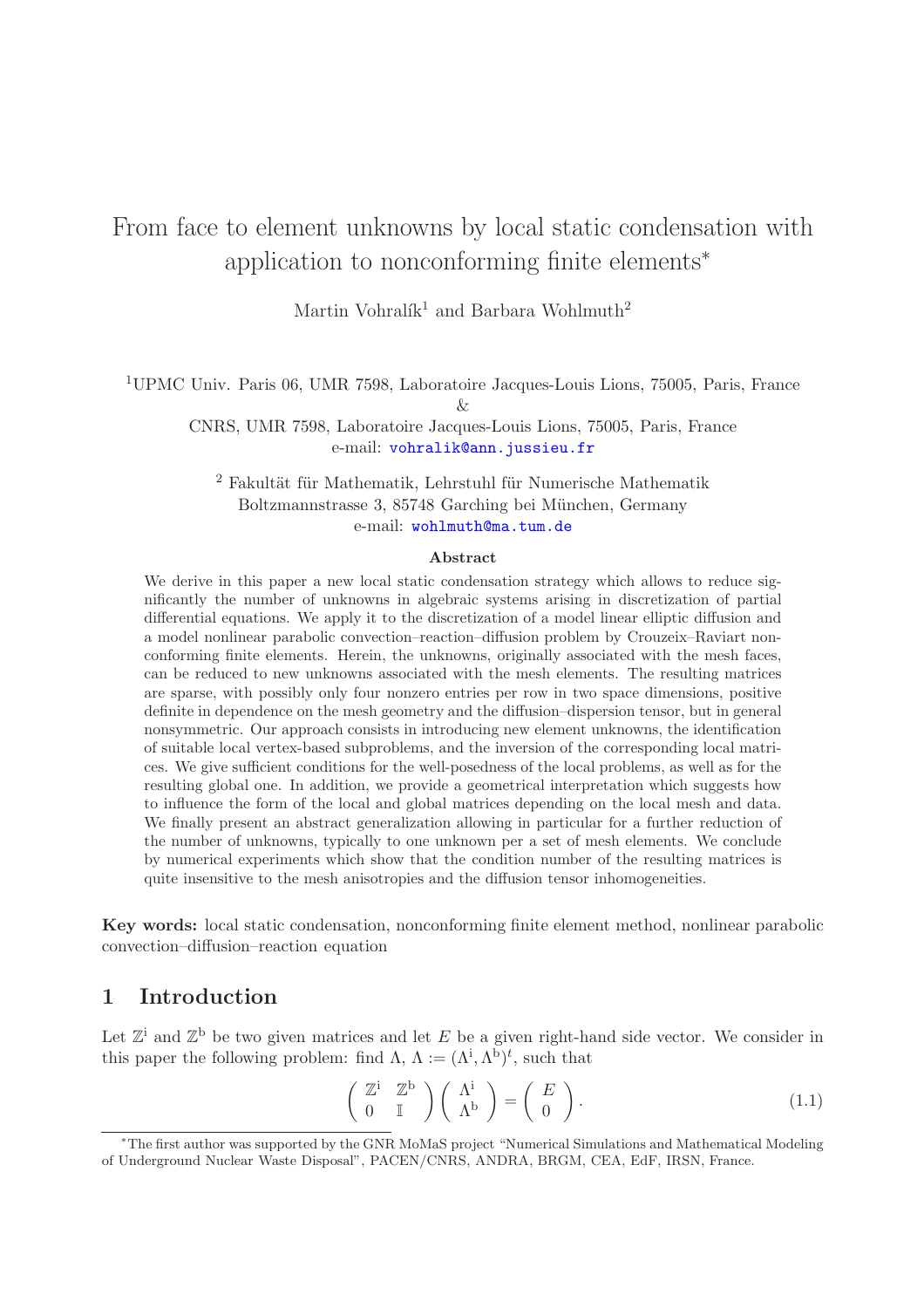Here I stands for the identity matrix. Note that it follows from [\(1.1\)](#page-0-0) that  $\Lambda^b = 0$ , so that (1.1) can be equivalently rewritten as: find  $\Lambda^i$  such that

<span id="page-1-2"></span>
$$
\mathbb{Z}^i \Lambda^i = E. \tag{1.2}
$$

System [\(1.1\)](#page-0-0) typically results in the discretization of elliptic or parabolic problems by the Crouzeix– Raviart nonconforming finite element method (cf. Crouzeix and Raviart [\[6\]](#page-25-0)) or by the mixed finite element method (cf. Raviart–Thomas [\[10\]](#page-25-1) and Arnold and Brezzi [\[3\]](#page-24-0)), see Sections [3](#page-7-0) and [4](#page-12-0) for details. Therein,  $\mathbb{Z}^i$  is a sparse (symmetric) positive definite matrix.

The purpose of this paper is to devise a general principle allowing to *reduce equivalently* the system  $(1.1)$  to a system

<span id="page-1-1"></span>
$$
SP = H,\tag{1.3}
$$

with a sparse and easily computable matrix S and *much fewer unknowns* P. Let  $\Omega$  be a computational domain and  $\mathcal{T}_h$  its simplicial mesh. We suppose that the unknowns  $\Lambda$  are associated with the mesh faces, whereas the new unknowns  $P$  are associated with the mesh elements.

In Section [2,](#page-1-0) we introduce an *abstract* and *algebraic* principle for reducing [\(1.1\)](#page-0-0) to [\(1.3\)](#page-1-1). We introduce an *arbitrary matrix* N and augment [\(1.1\)](#page-0-0) with the relation  $NA = P$ . We then identify suitable local subproblems of the augmented system, inverse the corresponding local matrices, obtain local expressions of the unknowns  $\Lambda^i$  in terms of the new unknowns P, and finally identify the matrix  $\mathbb S$  and the right-hand side vector H of [\(1.3\)](#page-1-1). Under Assumption [2.2](#page-6-0) below, we also prove the well-posedness of  $(1.3)$ , the equivalence of  $(1.3)$  with  $(1.1)$ , and characterize the stencil (maximal number of nonzero entries per each matrix row) of S. This approach generalizes those obtained in the framework of the mixed finite element method in Younès *et al.* [\[19,](#page-25-2) [18\]](#page-25-3), Chavent *et al.* [\[4\]](#page-24-1), and [\[14,](#page-25-4) [16\]](#page-25-5). Its particularity is, besides that it leads to different reformulations, is that it is purely algebraic and no properties of the discretization method are necessary.

Enlightening the abstract algebraic approach of Section [2,](#page-1-0) we provide in Section [3](#page-7-0) its specification for the discretization of a model linear elliptic diffusion problem by the Crouzeix–Raviart nonconforming finite element method. We also present its geometric interpretation. Here, the new element values are the values of the Crouzeix–Raviart approximation in points associated with the elements (not necessarily inside the elements). We give in Section [3](#page-7-0) sufficient conditions in terms of the diffusion tensor  $S$  and of the geometry of the mesh  $\mathcal{T}_h$  for Assumption [2.2](#page-6-0) to hold. We also investigate how the properties of the local problems and of the matrix  $\mathbb S$  can be influenced by the choice of the element points. In Section [4,](#page-12-0) we then present similar developments for a model nonlinear parabolic convection–diffusion–reaction problem discretized by the Crouzeix–Raviart method.

In Section [5,](#page-13-0) we report results of several numerical experiments. The matrices S resulting from our approach are positive definite in dependence on the mesh and problem data but in general nonsymmetric. Their condition number appears to be quite insensitive to the anisotropies of the mesh  $\mathcal{T}_h$  and inhomogeneities of the tensor **S** for linear diffusion problems. We demonstrate that CPU gains for both direct and iterative solvers in range 1.5-times to 3-times, 30-times in particular situations, can be achieved. A concluding discussion is given in Section [6.](#page-21-0)

We finish the paper by [A](#page-22-0)ppendix A which gives a generalization of the approach of Section [2,](#page-1-0) weakens Assumption [2.2,](#page-6-0) and enables a further reduction of the number of unknowns.

### <span id="page-1-0"></span>2 Static condensation from edges to elements

We introduce in this section our basic static condensation principle, which enables to rewrite equivalently a system of a form  $(1.1)$  as  $(1.3)$ , reducing the number of unknowns from mesh faces to mesh elements. A generalized abstract reduction principle is given in Appendix [A](#page-22-0) below.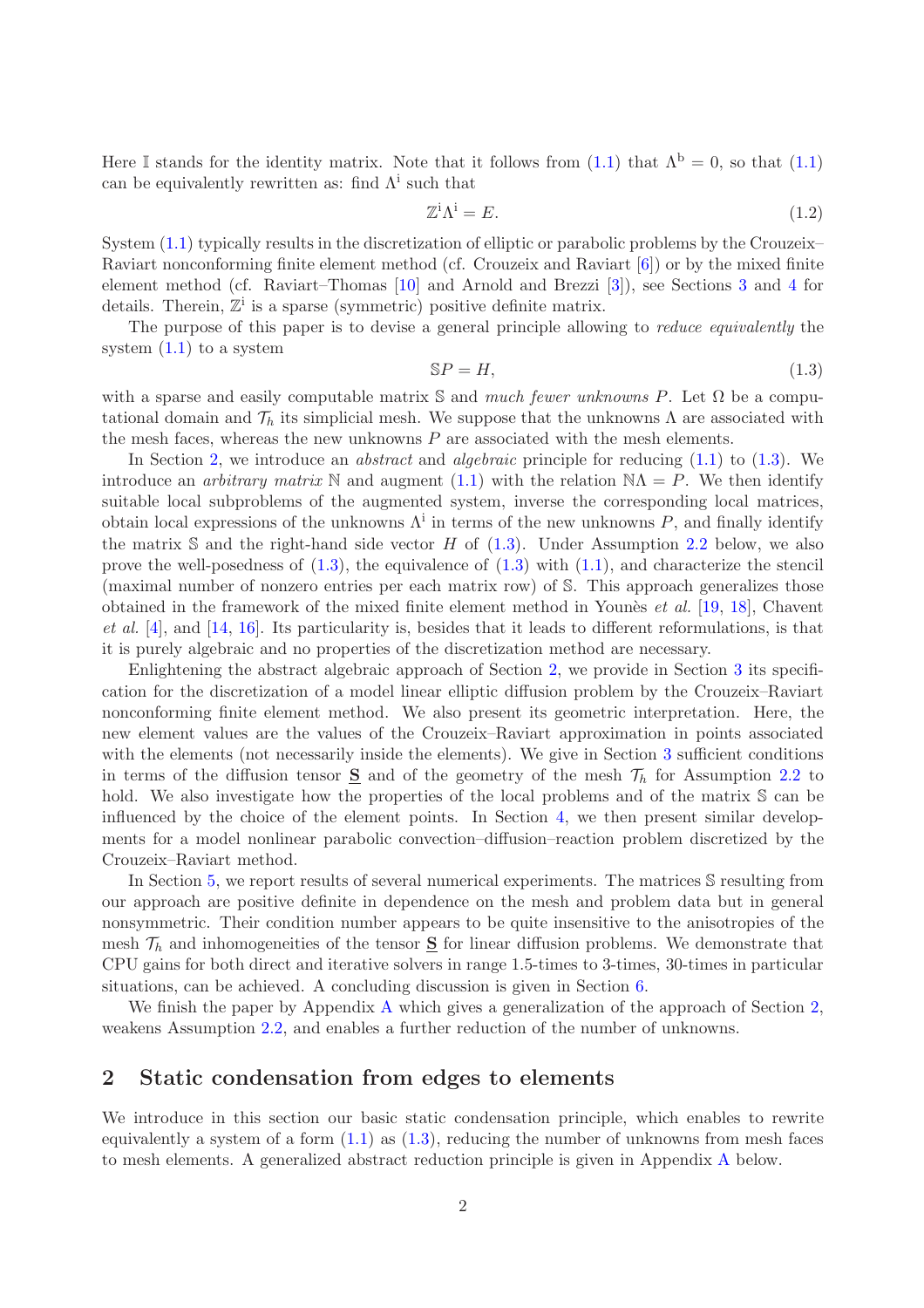

Figure 1: An example of a patch  $\mathcal{T}_V$  around a vertex V in the interior of  $\Omega$ 

<span id="page-2-0"></span>

<span id="page-2-2"></span>Figure 2: An example of a patch  $\mathcal{T}_V$  around a vertex V close to the boundary of  $\Omega$ 

### <span id="page-2-3"></span>2.1  $\Omega$  and its mesh

Let  $\Omega \subset \mathbb{R}^d$ ,  $d \geq 2$ , be a polygonal (polyhedral) domain and let  $\mathcal{T}_h$  be a matching (containing no hanging nodes) simplicial mesh of  $\Omega$  in the sense of Ciarlet [\[5\]](#page-24-2). We denote by  $\mathcal{E}_h$  the set of all  $(d-1)$ -dimensional faces of  $\mathcal{T}_h$ . We divide  $\mathcal{E}_h$  into interior faces  $\mathcal{E}_h^i$  and boundary faces  $\mathcal{E}_h^b$ . For  $\sigma \in \mathcal{E}_h$ , let  $\mathbf{x}_{\sigma}$  stand for the barycenter of the face  $\sigma$ . We next denote by  $\mathcal{V}_h$  the set of vertices of  $\mathcal{T}_h$ . For a given vertex  $V \in \mathcal{V}_h$ , we shall denote by  $\mathcal{T}_V$  the patch of the elements of  $\mathcal{T}_h$  which share V, by  $\mathcal{E}_V^{\text{int}} \subset \mathcal{E}_h^{\text{i}}$  the interior faces of  $\mathcal{T}_V$ , and by  $\mathcal{E}_V^{\text{ext}}$  the faces of  $\mathcal{T}_V$  not having V as vertex. We set  $\mathcal{E}_V := \mathcal{E}_V^{\text{int}} \cup \mathcal{E}_V^{\text{ext}}$  and we also denote by  $\mathcal{E}_V^{\text{b}}$  the faces of  $\mathcal{T}_V$  which lie on the boundary  $\partial\Omega$  and not in  $\mathcal{E}_V$ . We refer to Figures [1–](#page-2-0)[3](#page-2-1) for an illustration in two space dimensions. Let  $K \in \mathcal{T}_h$ . By  $\mathcal{E}_K$ , we denote the set of all faces of K and by  $\mathcal{E}_K^i$  the set of such faces of  $\mathcal{E}_K$  which lie in  $\mathcal{E}_h^i$ . Let V be a vertex of K. We will also employ the notation  $\mathcal{E}_{V,K}$  for the faces of K which have V as vertex. Finally,  $\mathbf{x}_K$  denotes the barycenter of K. The symbol  $|S|$  stands for the cardinality (the number of elements) of a set S.



<span id="page-2-1"></span>Figure 3: An example of a patch  $\mathcal{T}_V$  around a vertex V on the boundary of  $\Omega$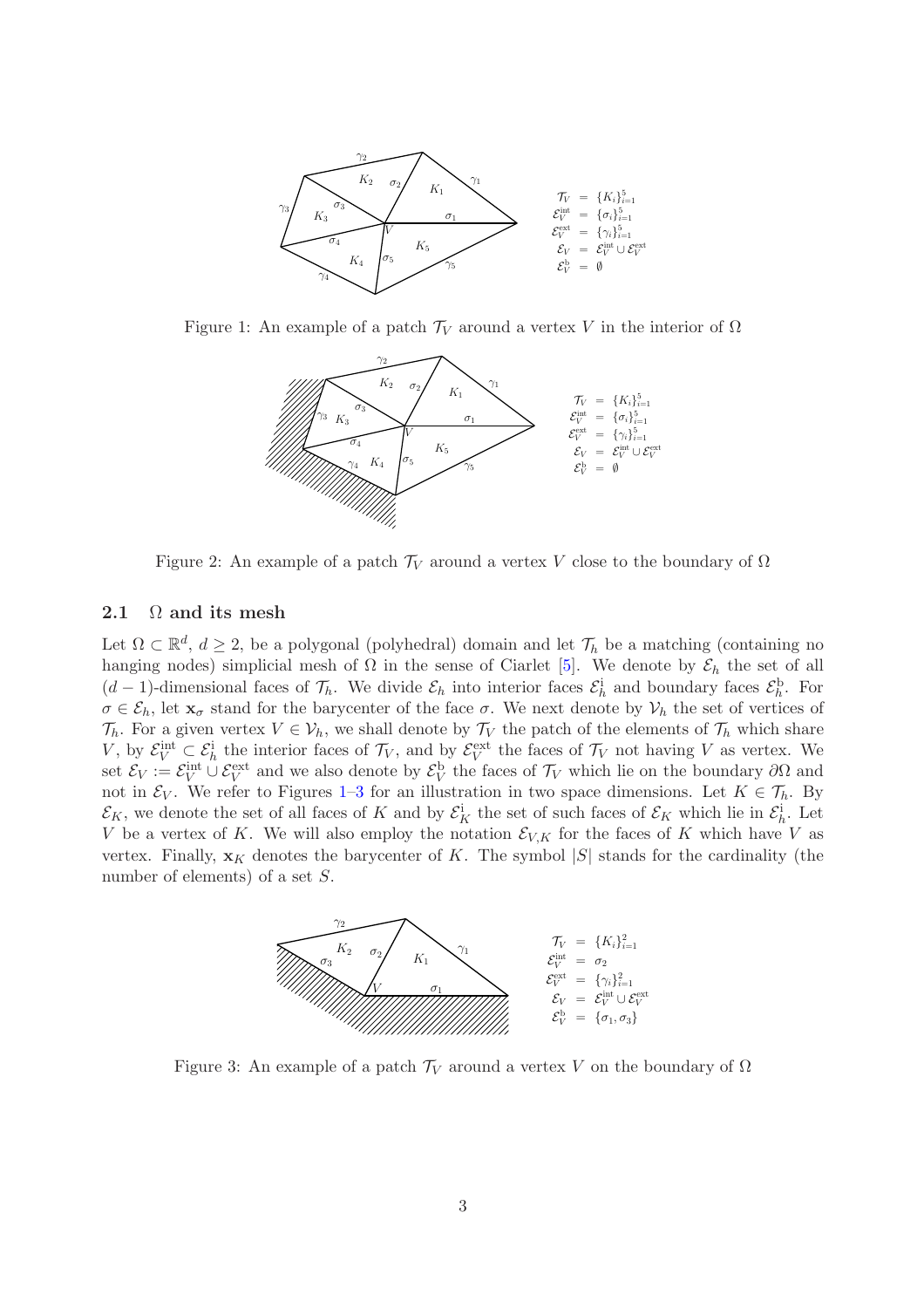### <span id="page-3-3"></span>2.2 Setting

Let  $\mathbb{Z}^i \in \mathbb{R}^{|\mathcal{E}_h^i| \times |\mathcal{E}_h^i|}, \mathbb{Z}^b \in \mathbb{R}^{|\mathcal{E}_h^i| \times |\mathcal{E}_h^b|}$  be given matrices. Both have the number of rows equal to the number of mesh interior faces; the number of columns of  $\mathbb{Z}^{\mathbf{i}}$  is given by the number of mesh interior faces, whereas that of  $\mathbb{Z}^{\mathsf{b}}$  by that of mesh boundary faces. Let a right-hand side vector  $E \in \mathbb{R}^{|\mathcal{E}_h^i|}$ be also given. We consider the following problem: find  $\Lambda \in \mathbb{R}^{|\mathcal{E}_h|}$ ,  $\Lambda = {\Lambda_{\sigma}}_{\sigma \in \mathcal{E}_h} = (\Lambda^i, \Lambda^b)^t$ , such that  $(1.1)$  holds. Herein, we merely suppose that  $(1.1)$  is well posed, i.e., that the system matrix of [\(1.1\)](#page-0-0) is nonsingular, and that on a row associated with a face  $\sigma \in \mathcal{E}_h^i$ , the only nonzero entries of  $(\mathbb{Z}^i, \mathbb{Z}^b)$  lie on columns associated with faces  $\gamma \in \mathcal{E}_h$  such that  $\sigma$  and  $\gamma$  belong to the same simplex.

Let  $\mathbb{N} \in \mathbb{R}^{|\mathcal{T}_h| \times |\mathcal{E}_h|}$ . We suppose that on a row of N associated with an element  $K \in \mathcal{T}_h$ , the only nonzero entries are on columns associated with the faces  $\mathcal{E}_K$  of K; apart from this assumption, the matrix N is *arbitrary*. This assumption will ensure locality of our approach and sparsity of the final matrix S. Introduce one new unknown  $P_K$  for each mesh element  $K \in \mathcal{T}_h$ . Let P be the corresponding algebraic vector,  $P = \{P_K\}_{K \in \mathcal{T}_h}$ . Consider now the following *augmented problem:* find  $\Lambda \in \mathbb{R}^{|\mathcal{E}_h|}$  and  $P \in \mathbb{R}^{|\mathcal{T}_h|}$  such that  $(1.1)$  holds together with

<span id="page-3-0"></span>
$$
\mathbb{N}\Lambda = P. \tag{2.1}
$$

This problem is well posed in the sense that there exists a unique solution  $(\Lambda, P)$  of  $(1.1)$ ,  $(2.1)$ . Indeed,  $(1.1)$  defines  $\Lambda$  in a unique way owing to its well-posedness. As  $(2.1)$  is completely uncoupled from [\(1.1\)](#page-0-0), P is simply prescribed by  $P := \mathbb{N}\Lambda$ .

### 2.3 Implementation algorithm

In order to present the key idea of our approach as clearly as possible and to underline its simplicity, we now present its implementation algorithm:

- 1. Assemble the matrices  $\mathbb{Z}^i$ ,  $\mathbb{Z}^b$ , and N from [\(1.1\)](#page-0-0), [\(2.1\)](#page-3-0).
- 2. Consider certain lines from the first block row of [\(1.1\)](#page-0-0) and from [\(2.1\)](#page-3-0) on patches of elements around vertices and assemble the local problems [\(2.4\)](#page-4-0).
- 3. Run through all vertices, invert the local matrices  $\mathbb{M}_V$ , and assemble the matrices  $\widetilde{\mathbb{M}}^{\text{inv}}$  and  $\overline{\mathbb{M}}^{\text{inv}}$  from  $(2.10)$ .
- 4. Solve the reduced system [\(2.11\)](#page-5-1).
- 5. Get  $\Lambda^i$  from  $(2.12)$ .

### 2.4 Definition of the local problems

Consider now a vertex V from the set of vertices  $V_h$ . Recall that we have denoted by  $\mathcal{T}_V$  the elements sharing the vertex V and by  $\mathcal{E}_V^{\text{int}}$  the interior faces of this patch. Consider the lines from the first block row of  $(1.1)$  associated with the faces from  $\mathcal{E}_V^{\text{int}}$  and the lines from  $(2.1)$  associated with the elements from  $\mathcal{T}_V$ . The unknowns appearing correspond to the faces of the set  $\mathcal{E}_V \cup \mathcal{E}_V^{\rm b}$ ,  $\Lambda_V := {\Lambda_{\sigma}}_{\sigma \in \mathcal{E}_V \cup \mathcal{E}_V^{\text{b}}}$ , see Figures [1](#page-2-0)[–3.](#page-2-1) We denote the corresponding submatrices by  $\mathbb{Z}_V$  and  $\mathbb{N}_V$ and the right-hand side vectors by  $E_V$ ,  $E_V := \{E_{\sigma}\}_{{\sigma \in \mathcal{E}_V^{\text{int}}}}$  and  $P_V$ ,  $P_V := \{P_K\}_{K \in \mathcal{T}_V}$ , respectively. This gives rise to the following *local linear system* for all  $V \in \mathcal{V}_h$ : given the vectors  $E_V$  and  $P_V$ , find the vector  $\Lambda_V$  such that

<span id="page-3-1"></span>
$$
\left(\begin{array}{c}\mathbb{Z}_V\\ \mathbb{N}_V\end{array}\right)\Lambda_V=\left(\begin{array}{c}E_V\\ P_V\end{array}\right). \tag{2.2}
$$

Now we rewrite  $(2.2)$  in the following block structure:

<span id="page-3-2"></span>
$$
\begin{pmatrix} \mathbb{Z}_V^{\text{int}} & \mathbb{Z}_V^{\text{ext}} \\ \mathbb{N}_V^{\text{int}} & \mathbb{N}_V^{\text{ext}} \end{pmatrix} \begin{pmatrix} \Lambda_V^{\text{int}} \\ \Lambda_V^{\text{ext}} \end{pmatrix} = \begin{pmatrix} E_V \\ P_V \end{pmatrix},
$$
\n(2.3)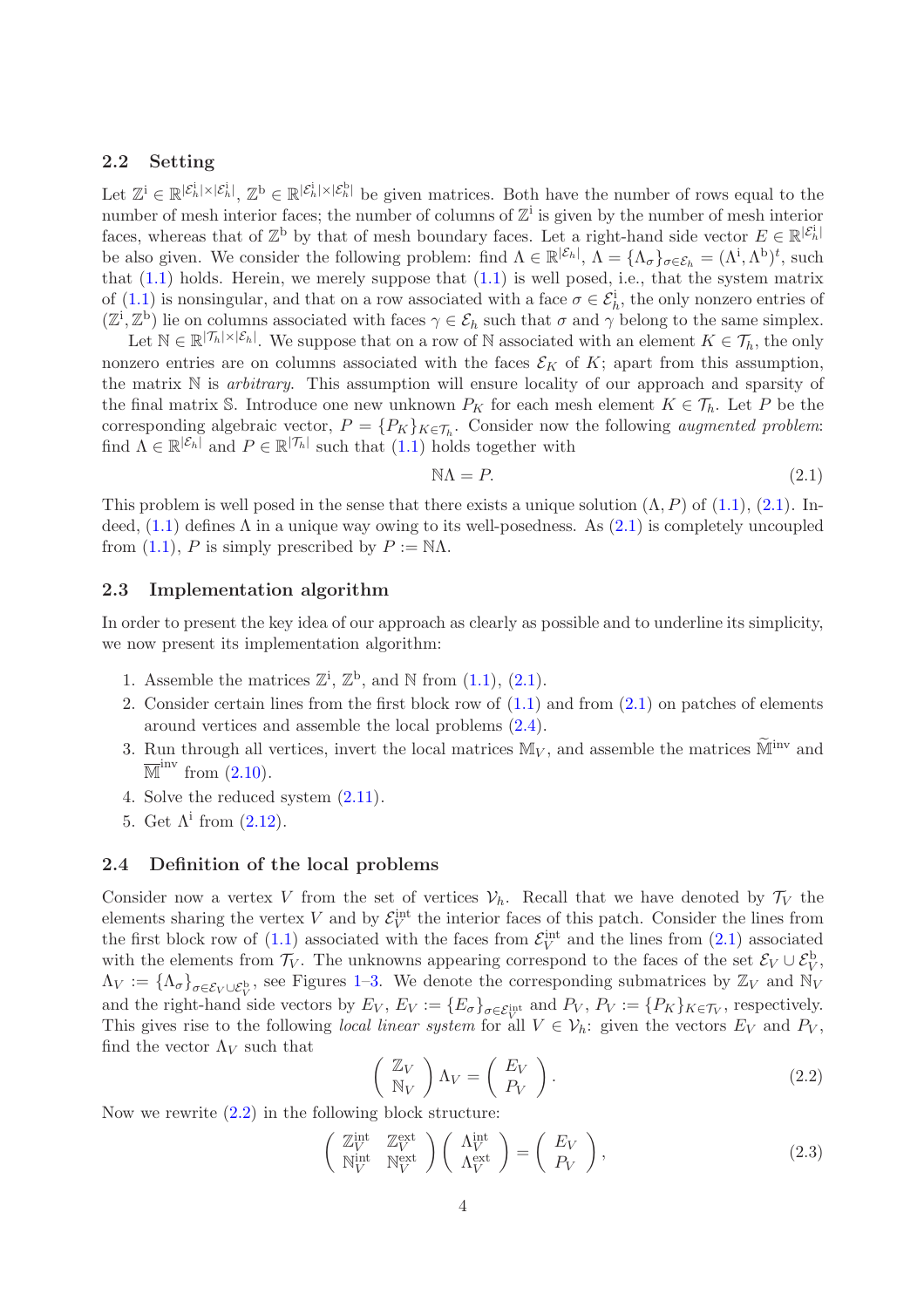where  $\Lambda_V^{\text{int}} := {\{\Lambda_{\sigma}\}}_{\sigma \in \mathcal{E}_V^{\text{int}}}$  and  $\Lambda_V^{\text{ext}} := {\{\Lambda_{\sigma}\}}_{\sigma \in \mathcal{E}_V^{\text{ext}}}$ . For the faces from the sets  $\mathcal{E}_V^{\text{b}}$ , we have employed here the homogeneous Dirichlet boundary condition of the second block row of [\(1.1\)](#page-0-0), i.e.,  $\Lambda^b = 0$ (this only applies in the situation of Figure [3](#page-2-1) and not in those of Figures [1](#page-2-0)[–2,](#page-2-2) where  $\mathcal{E}_V^{\rm b} = \emptyset$ ).

It follows from elementary properties of the mesh  $\mathcal{T}_h$  that  $|\mathcal{T}_V| = |\mathcal{E}_V^{\text{ext}}|$ , which gives  $|\mathcal{E}_V^{\text{int}}|$  +  $|\mathcal{T}_V| = |\mathcal{E}_V^{\text{int}}| + |\mathcal{E}_V^{\text{ext}}|$ . Consequently, the linear system  $(2.3)$  is square. Suppose now that the matrix of [\(2.3\)](#page-3-2) is nonsingular and that the entries of the diagonal matrix  $\mathbb{N}_V^{\text{ext}}$  are nonzero. Then (2.3) can be reduced to the following *Schur-complement system*:

<span id="page-4-3"></span><span id="page-4-2"></span><span id="page-4-0"></span>
$$
\mathbb{M}_V \Lambda_V^{\text{int}} = E_V - \mathbb{J}_V P_V \tag{2.4}
$$

with

$$
\mathbb{M}_V := \mathbb{Z}_V^{\text{int}} - \mathbb{Z}_V^{\text{ext}} (\mathbb{N}_V^{\text{ext}})^{-1} \mathbb{N}_V^{\text{int}},\tag{2.5a}
$$

$$
\mathbb{J}_V := \mathbb{Z}_V^{\text{ext}}(\mathbb{N}_V^{\text{ext}})^{-1}.\tag{2.5b}
$$

We obtain in particular from  $(2.4)$ 

<span id="page-4-4"></span>
$$
\Lambda_V^{\text{int}} = (\mathbb{M}_V)^{-1} (E_V - \mathbb{J}_V P_V), \qquad (2.6)
$$

i.e., a *local expression* of the *original unknowns*  $\Lambda_V^{\text{int}}$  from the *new unknowns*  $P_V$ . These local expressions, together with the relation  $(2.1)$ , will enable us to reduce the system  $(1.1)$ ,  $(2.1)$ to [\(1.3\)](#page-1-1). In order to state such a result in a proper way, we need to introduce some more notation.

### 2.5 Weights and extension operators

Every face  $\sigma \in \mathcal{E}_h^i$  belongs to d sets  $\mathcal{E}_V^{int}$  (recall that d is the space dimension). We associate a *weight*  $w_{V,\sigma}$  to every vertex  $V \in V_h$  and every face  $\sigma \in \mathcal{E}_V^{\text{int}}$  and require

<span id="page-4-1"></span>
$$
\sum_{V; \sigma \in \mathcal{E}_{V}^{\text{int}}} w_{V, \sigma} = 1 \qquad \forall \sigma \in \mathcal{E}_{h}^{\text{i}}.
$$
\n(2.7)

The condition  $(2.7)$  is sufficient for all our theoretical developments and gives a great flexibility; in the numerical experiments in Section [5](#page-13-0) below we, however, only consider the simplest case  $w_{V,\sigma} = 1/d.$ 

Let  $V \in \mathcal{V}_h$ . Let us define a mapping  $\Upsilon_V : \mathbb{R}^{|\mathcal{E}_V^{\text{int}}|} \to \mathbb{R}^{|\mathcal{E}_h^{\text{i}}|}$ , extending a vector  $\Lambda_V^{\text{int}} = {\Lambda_\sigma}_{\sigma \in \mathcal{E}_V^{\text{int}}}$ of values associated with the faces from  $\mathcal{E}_V^{\text{int}}$  to a vector of values associated with all the interior faces  $\mathcal{E}_h^{\text{i}}$  by

$$
[\Upsilon_V(\Lambda_V^{\text{int}})]_\sigma := \begin{cases} \Lambda_\sigma & \text{if } \sigma \in \mathcal{E}_V^{\text{int}} \\ 0 & \text{if } \sigma \notin \mathcal{E}_V^{\text{int}} \end{cases} . \tag{2.8}
$$

Let  $\mathbb{W}_V$  be a diagonal matrix of size  $|\mathcal{E}_V^{\text{int}}| \times |\mathcal{E}_V^{\text{int}}|$ , with the entries given by the weights  $w_{V,\sigma}$ . Let  $\Lambda^i \in \mathbb{R}^{|\mathcal{E}_h^i|}$  be an arbitrary vector and denote  $\Lambda_V^{\text{int}} = {\Lambda_{\sigma}}_{\sigma \in \mathcal{E}_V^{\text{int}}}$  for a given vertex  $V \in \mathcal{V}_h$ . Owing to  $(2.7)$ , we have

<span id="page-4-5"></span>
$$
\Lambda^i = \sum_{V \in \mathcal{V}_h} \Upsilon_V(\mathbb{W}_V \Lambda_V^{\text{int}}). \tag{2.9}
$$

.

Let us now introduce a mapping  $\Upsilon_V : \mathbb{R}^{|\mathcal{E}_V^{\text{int}}| \times |\mathcal{E}_V^{\text{int}}|} \to \mathbb{R}^{|\mathcal{E}_h^{\text{i}}| \times |\mathcal{E}_h^{\text{i}}|}$  (with the same name as the previous one, as one can easily distinguish them), extending a local matrix  $M_V$  to a full-size one by zeros by

$$
[\Upsilon_V(\mathbb{M}_V)]_{\sigma,\gamma} := \begin{cases} (\mathbb{M}_V)_{\sigma,\gamma} & \text{if } \sigma \in \mathcal{E}_V^{\text{int}} \text{ and } \gamma \in \mathcal{E}_V^{\text{int}} \\ 0 & \text{if } \sigma \notin \mathcal{E}_V^{\text{int}} \text{ or } \gamma \notin \mathcal{E}_V^{\text{int}} \end{cases}
$$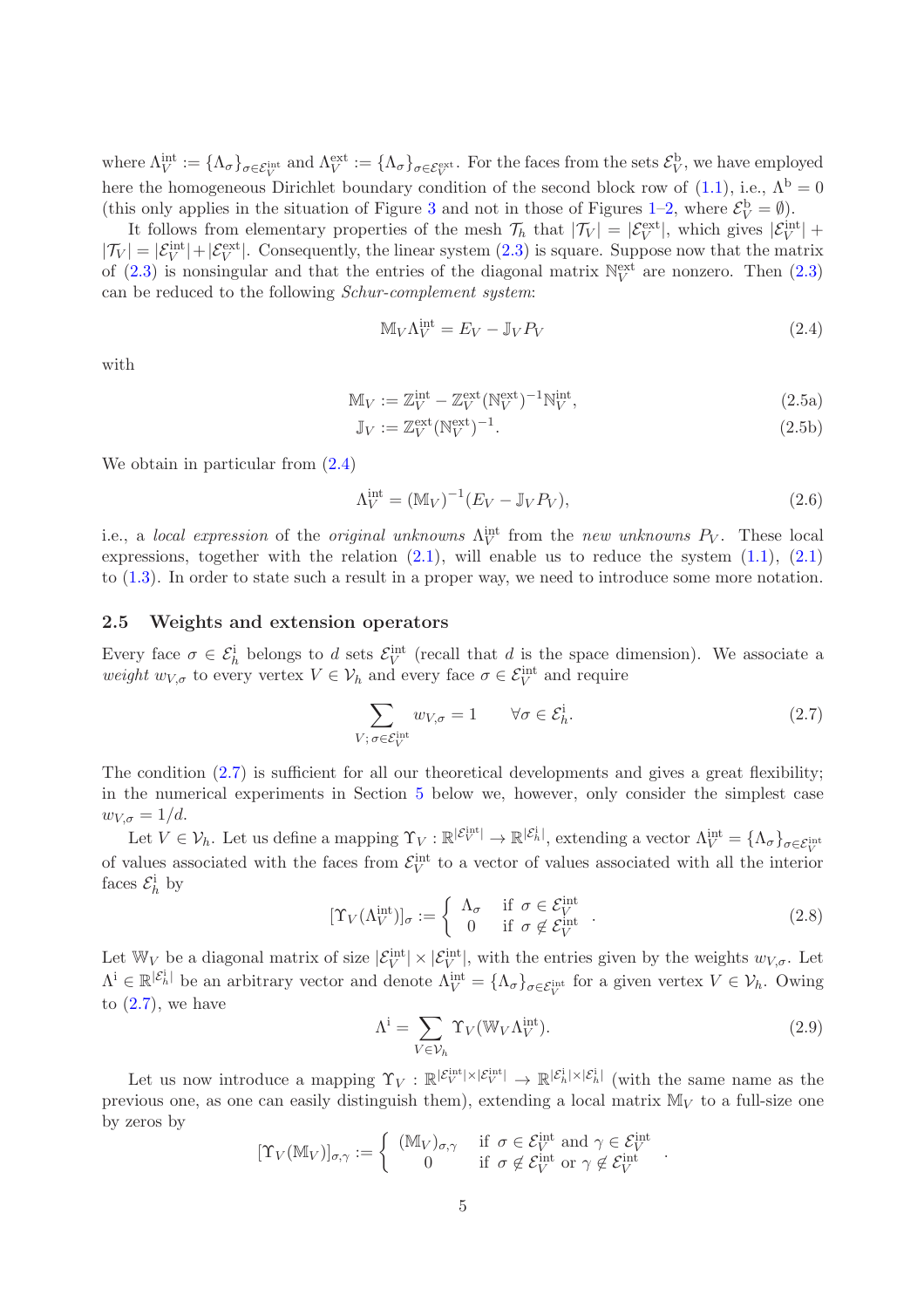We finally in the same fashion define a mapping  $\Theta_V : \mathbb{R}^{|\mathcal{E}_V^{\text{int}}| \times |\mathcal{T}_V|} \to \mathbb{R}^{|\mathcal{E}_h^{\text{i}}| \times |\mathcal{T}_h|}$ , filling a full-size representation of a matrix  $\mathbb{J}_V$  by zeros on the rows associated with the faces that are not from  $\mathcal{E}_V^{\text{int}}$ and on the columns associated with the elements that are not from  $\mathcal{T}_V$ ,

$$
[\Theta_V(\mathbb{J}_V)]_{\sigma,K} := \left\{ \begin{array}{ll} (\mathbb{J}_V)_{\sigma,K} & \text{if } \sigma \in \mathcal{E}_V^{\text{int}} \text{ and } K \in \mathcal{T}_V \\ 0 & \text{if } \sigma \notin \mathcal{E}_V^{\text{int}} \text{ or } K \notin \mathcal{T}_V \end{array} \right. .
$$

### <span id="page-5-6"></span>2.6 The reduced system

With the above preparatory work, we can now formulate

<span id="page-5-5"></span>Lemma 2.1 (Reduction of [\(1.1\)](#page-0-0) to one unknown per element). *Consider the problem* [\(1.1\)](#page-0-0) *and augment it by* [\(2.1\)](#page-3-0)*. For each vertex*  $V \in V_h$ *, define the local problems by* [\(2.3\)](#page-3-2)*. Let the matrices*  $N_V^{\text{ext}}$  *of* [\(2.3\)](#page-3-2) *and*  $M_V$  *of* [\(2.5a\)](#page-4-2) *be nonsingular. Define*  $\mathbb{J}_V$  *by* [\(2.5b\)](#page-4-3) *and*  $\widetilde{M}^{\text{inv}} \in \mathbb{R}^{|\mathcal{E}_h^i| \times |\mathcal{E}_h^i|}$  *and*  $\overline{\mathbb{M}}^{\mathrm{inv}}\in\mathbb{R}^{|\mathcal{E}_h^{\mathrm{i}}|\times|\mathcal{T}_h|}$  by

<span id="page-5-0"></span>
$$
\widetilde{\mathbb{M}}^{\text{inv}} := \sum_{V \in \mathcal{V}_h} \Upsilon_V(\mathbb{W}_V(\mathbb{M}_V)^{-1}), \quad \overline{\mathbb{M}}^{\text{inv}} := \sum_{V \in \mathcal{V}_h} \Theta_V(\mathbb{W}_V(\mathbb{M}_V)^{-1} \mathbb{J}_V). \tag{2.10}
$$

*Denote*  $\mathbb{N} = (\mathbb{N}^i, \mathbb{N}^b)$ *, as induced by*  $\Lambda = (\Lambda^i, \Lambda^b)^t$ *. Then* [\(1.1\)](#page-0-0)*,* (2.1*) can be reduced to* 

<span id="page-5-1"></span>
$$
(\mathbb{N}^{\mathbf{i}\overline{\mathbb{M}}^{\mathbf{inv}}} + \mathbb{I})P = \mathbb{N}^{\mathbf{i}\widetilde{\mathbb{M}}^{\mathbf{inv}}}E,\tag{2.11}
$$

*i.e., a system of a form* [\(1.3\)](#page-1-1) *with*  $S \in \mathbb{R}^{|\mathcal{T}_h| \times |\mathcal{T}_h|}$  *given by*  $S := \mathbb{N}^i \overline{\mathbb{M}}^{inv} + \mathbb{I}$  *and*  $H \in \mathbb{R}^{|\mathcal{T}_h|}$  *given by*  $H := \mathbb{N}^{\mathbf{i}}\widetilde{\mathbb{M}}^{\text{inv}}E$ *. The original unknowns*  $\Lambda^{\mathbf{i}}$  then solve [\(2.6\)](#page-4-4).

*Proof.* Using the notation for the extension operators, we obtain from  $(2.6)$ 

$$
\Upsilon_V(\mathbb{W}_V\Lambda_V^{\text{int}}) = \Upsilon_V(\mathbb{W}_V(\mathbb{M}_V)^{-1})E - \Theta_V(\mathbb{W}_V(\mathbb{M}_V)^{-1}\mathbb{J}_V)P.
$$

Summing over all  $V \in \mathcal{V}_h$  and using [\(2.9\)](#page-4-5), we deduce

<span id="page-5-2"></span>
$$
\Lambda^{\mathbf{i}} = \widetilde{\mathbb{M}}^{\text{inv}} E - \overline{\mathbb{M}}^{\text{inv}} P \tag{2.12}
$$

with the matrices  $\widetilde{M}^{\text{inv}}$  and  $\overline{M}^{\text{inv}}$  specified in [\(2.10\)](#page-5-0). We have from [\(2.1\)](#page-3-0) and from the second block row of  $(1.1)$ 

<span id="page-5-3"></span>
$$
\mathbb{N}\Lambda = (\mathbb{N}^i, \mathbb{N}^b) \left(\begin{array}{c} \Lambda^i \\ \Lambda^b \end{array}\right) = \mathbb{N}^i \Lambda^i = P. \tag{2.13}
$$

Plugging  $(2.12)$  into  $(2.13)$ , we arrive at  $(2.11)$ .

### <span id="page-5-7"></span>2.7 Equivalence of the reduced system with the original one

For the moment, we do not know whether the system  $(2.11)$  is helpful for solving the original problem  $(1.1)$ . We show here that under certain assumptions,  $(2.11)$  is well-posed and equivalent to [\(1.1\)](#page-0-0).

Let  $\sigma \in \mathcal{E}_h^i$  be fixed and let  $\mathcal{T}_{\sigma}$  be given by all elements which share a vertex with  $\sigma$  and  $\mathcal{E}_{\sigma}$  by the interior faces of this patch. For illustration, we refer to Figures [4](#page-6-1) and [5.](#page-6-2) For a fixed  $\sigma \in \mathcal{E}_h^i$ , consider the lines from the first block row of [\(1.1\)](#page-0-0) associated with the faces from  $\mathcal{E}_{\sigma}$  and the lines from  $(2.1)$  associated with the elements from  $\mathcal{T}_{\sigma}$ , giving rise to

<span id="page-5-4"></span>
$$
\left(\begin{array}{c}\mathbb{Z}_{\Sigma}\\ \mathbb{N}_{\Sigma}\end{array}\right)\Lambda_{\Sigma}=\left(\begin{array}{c}E_{\Sigma}\\ P_{\Sigma}\end{array}\right)
$$
\n(2.14)

with obvious notation.

We now make the following:

 $\Box$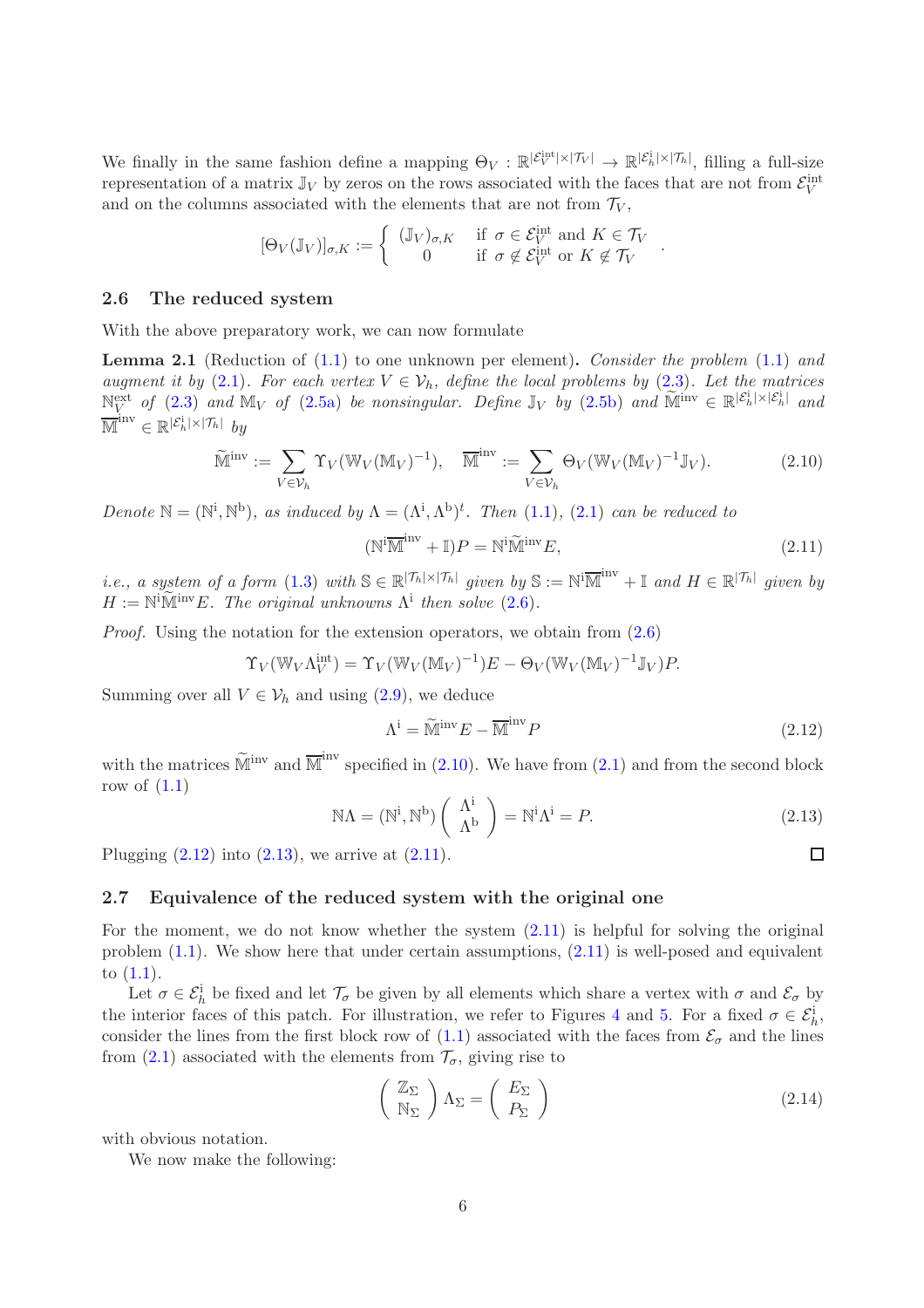

Figure 4: An example of the patch  $\mathcal{T}_{\sigma}$  and of the set  $\mathcal{E}_{\sigma}$  for  $\sigma \in \mathcal{E}_h^i$  in the interior of  $\Omega$ 

<span id="page-6-1"></span>

<span id="page-6-2"></span>Figure 5: An example of the patch  $\mathcal{T}_{\sigma}$  and of the set  $\mathcal{E}_{\sigma}$  for  $\sigma \in \mathcal{E}_h^i$  having a node on the boundary of Ω

<span id="page-6-0"></span>**Assumption 2.2** (Properties of the mesh  $\mathcal{T}_h$ , the matrices  $\mathbb{Z}^i$ ,  $\mathbb{Z}^b$ , and the matrix  $\mathbb{N}$ ). The mesh  $\mathcal{T}_h$ *, the matrices*  $\mathbb{Z}^i$ *,*  $\mathbb{Z}^b$ *, the matrix* N*, and the corresponding matrices*  $\mathbb{N}_V^{\text{ext}}$  *in* [\(2.3\)](#page-3-2)*,*  $\mathbb{M}_V$  *in* [\(2.4\)](#page-4-0)*, and*  $\left(\frac{\mathbb{Z}_{\Sigma}}{N}\right)$  $\mathbb{N}_{\Sigma}^{-}$ *in* [\(2.14\)](#page-5-4) *are such that:*

$$
\mathbb{N}_V^{\text{ext}} \text{ is nonsingular} \quad \forall V \in \mathcal{V}_h; \tag{2.15a}
$$

<span id="page-6-5"></span><span id="page-6-4"></span><span id="page-6-3"></span>
$$
\mathbb{M}_V \text{ is nonsingular} \quad \forall V \in \mathcal{V}_h; \tag{2.15b}
$$

$$
\left(\begin{array}{c}\mathbb{Z}_{\Sigma}\\ \mathbb{N}_{\Sigma}\end{array}\right) \text{ has a full row rank } \forall \sigma \in \mathcal{E}_h^i. \tag{2.15c}
$$

Under Assumption [2.2,](#page-6-0) we obtain the main results of this paper:

<span id="page-6-6"></span>Theorem 2.3 (Equivalence of [\(1.1\)](#page-0-0), [\(2.1\)](#page-3-0) and of [\(2.11\)](#page-5-1), [\(2.12\)](#page-5-2)). *Let Assumption [2.2](#page-6-0) hold. Let*  $(\Lambda, P)$  *be the solution of*  $(1.1)$ ,  $(2.1)$ *. Then P is a solution of*  $(2.11)$ *,*  $\Lambda$ <sup>*i*</sup> *of*  $(2.12)$ *, and*  $\Lambda$ <sup>*b*</sup> = 0*. Conversely, let* P *be a solution of* [\(2.11\)](#page-5-1) *and let*  $\Lambda$ <sup>*i*</sup> *be given by* [\(2.12\)](#page-5-2)*. Set*  $\Lambda$ <sup>*b*</sup> = 0*. Then the couple*  $(\Lambda, P)$  *is the solution of*  $(1.1)$ *,*  $(2.1)$ *.* 

*Proof.* Let  $(\Lambda, P)$  be the solution of  $(1.1), (2.1)$  $(1.1), (2.1)$ . The fact that P is also a solution of  $(2.11)$  and  $\Lambda^i$  the solution of [\(2.12\)](#page-5-2) follows by Lemma [2.1,](#page-5-5) using assumptions [\(2.15a\)](#page-6-3) and [\(2.15b\)](#page-6-4).

We now prove the converse. Let P be a solution of [\(2.11\)](#page-5-1). Fix  $V \in V_h$  and define  $\Lambda_V^{\text{int}}$  by [\(2.6\)](#page-4-4). This is possible, owing to assumptions  $(2.15a)$  and  $(2.15b)$ . The crucial question, however, is whether the values for  $\Lambda_{\sigma}$ ,  $\sigma \in \mathcal{E}_h^i$ , obtained from systems [\(2.6\)](#page-4-4) for different V coincide. Suppose that there exists an interior face  $\sigma \in \mathcal{E}_h^{\text{i}}$  and vertices  $V \in \mathcal{V}_h$  and  $V' \in \mathcal{V}_h$  such that  $\sigma \in \mathcal{E}_V^{\text{int}} \cap \mathcal{E}_{V'}^{\text{int}}$ and such that the value  $\Lambda_{\sigma}$  obtained from [\(2.6\)](#page-4-4) corresponding to V and from (2.6) corresponding to  $V'$  are different. Then this leads to a contradiction. Indeed, both these systems are subsystems of [\(2.14\)](#page-5-4), which has by the geometrical properties of  $\mathcal{T}_h$  at least as much rows as columns and by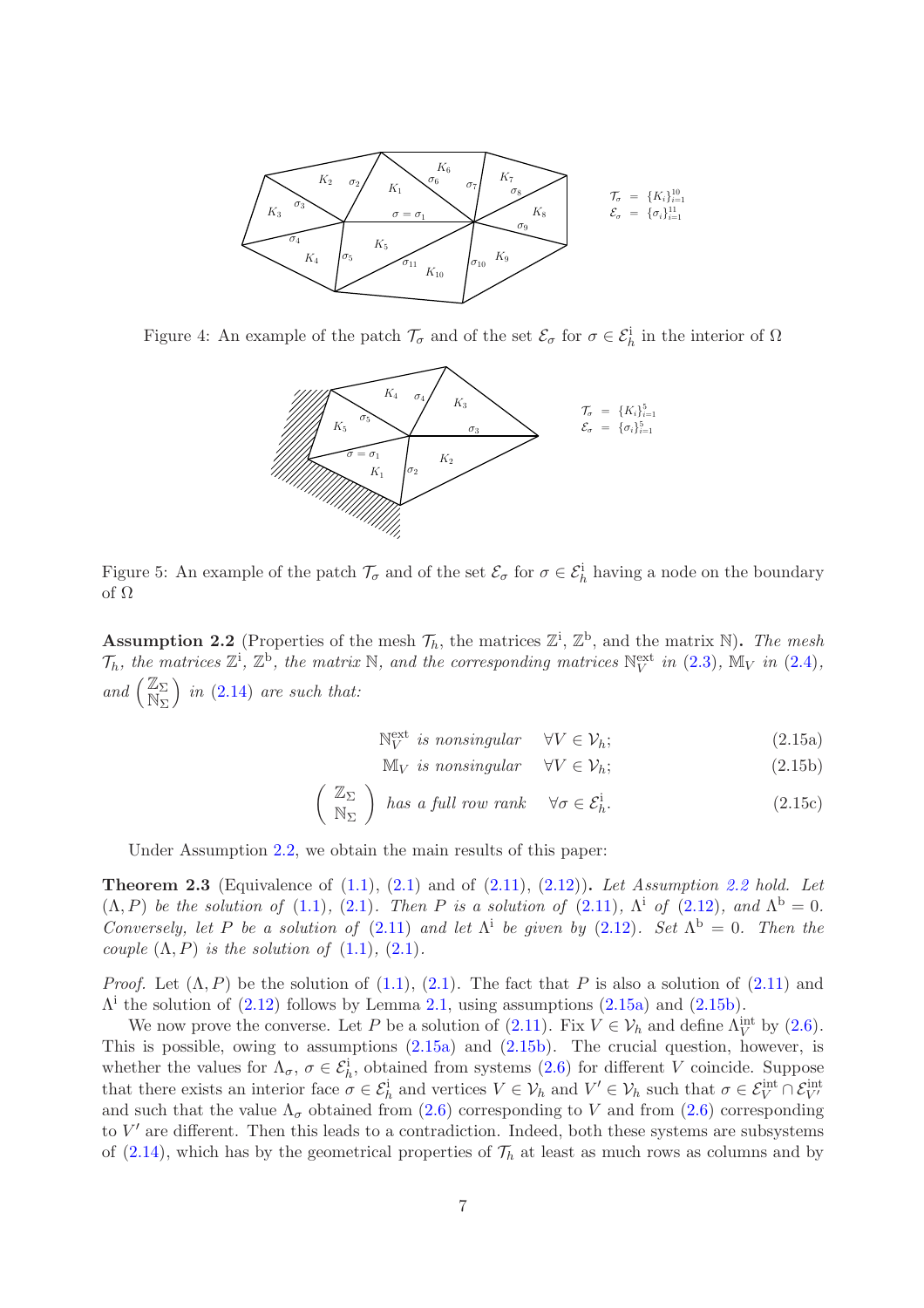assumption [\(2.15c\)](#page-6-5) a full row rank. Thus all the obtained values  $\Lambda_{\sigma}$  coincide. Completing them with  $\Lambda_{\sigma} = 0$  for all  $\sigma \in \mathcal{E}_h^{\text{b}}$ , we have  $(2.2)$ . As every face  $\sigma \in \mathcal{E}_h^{\text{i}}$  belongs to at least one set  $\mathcal{E}_V^{\text{int}}$ , running with [\(2.2\)](#page-3-1) through all  $V \in \mathcal{V}_h$ , we obtain all the lines of [\(1.1\)](#page-0-0), [\(2.1\)](#page-3-0).  $\Box$ 

The following is an immediate consequence of Theorem [2.3](#page-6-6) and of the well-posedness of  $(1.1)$ ,  $(2.1):$  $(2.1):$ 

<span id="page-7-6"></span>Corollary 2.4 (Well-posedness of [\(2.11\)](#page-5-1)). *Let Assumption [2.2](#page-6-0) hold. Then there exists a unique solution* P *of* [\(2.11\)](#page-5-1)*.*

Finally, the following theorem shows that problem  $(2.11)$  is computationally appealing:

<span id="page-7-4"></span>**Theorem 2.5** (Stencil of the system matrix of  $(2.11)$ ). Let Assumption [2.2](#page-6-0) hold. Let  $K \in \mathcal{T}_h$ . *Then, on a row of the system matrix*  $\mathbb{S} := \mathbb{N}^{\mathbb{I}} \overline{\mathbb{M}}^{\mathbb{I}^{\mathbb{N}}} + \mathbb{I}$  of [\(2.11\)](#page-5-1) associated with this element K, *only possible nonzero entries are on columns associated with elements* L of  $\mathcal{T}_h$  *such that* K *and* L *share a common vertex.*

*Proof.* It follows from [\(2.6\)](#page-4-4) and [\(2.9\)](#page-4-5) that, for  $\sigma \in \mathcal{E}_h^i$ ,  $\Lambda_{\sigma}$  can depend on  $P_K$  whenever there is  $V \in \mathcal{V}_h$  such that  $\sigma \in \mathcal{E}_V^{\text{int}}$  and  $K \in \mathcal{T}_V$ . The assertion follows from the fact that  $(2.11)$  has been obtained upon plugging [\(2.12\)](#page-5-2) into [\(2.13\)](#page-5-3).  $\Box$ 

# <span id="page-7-0"></span>3 Realization for Crouzeix–Raviart discretization of linear elliptic diffusion problems and geometrical interpretation

We apply here the developments of the previous section to the discretization of a model linear elliptic diffusion problem by the Crouzeix–Raviart nonconforming finite element method. We also give a geometrical interpretation and show how the properties of the final matrix S can be influenced as a function of the local geometry and of the diffusion tensor S.

### 3.1 Model linear elliptic diffusion problem

We consider in this section the pure diffusion model problem

$$
-\nabla \cdot (\underline{\mathbf{S}} \nabla p) = g \qquad \text{in } \Omega,
$$
\n(3.1a)

<span id="page-7-5"></span><span id="page-7-1"></span>
$$
p = 0 \qquad \text{on } \partial\Omega. \tag{3.1b}
$$

For simplicity of our exposition, we only consider the homogeneous Dirichlet boundary condition  $(3.1b)$  and assume that  $S$ , a symmetric, bounded, and uniformly positive definite diffusion– dispersion tensor, and g, the source term, are piecewise constant on  $\mathcal{T}_h$ .

### 3.2 The Crouzeix–Raviart nonconforming finite element method

Associate with each  $\sigma \in \mathcal{E}_h$  the basis function  $\psi_{\sigma}$  which is piecewise affine on  $\mathcal{T}_h$  and satisfies

<span id="page-7-2"></span>
$$
\psi_{\sigma}(\mathbf{x}_{\sigma}) = 1, \quad \psi_{\sigma}(\mathbf{x}_{\gamma}) = 0 \quad \forall \gamma \in \mathcal{E}_h, \gamma \neq \sigma. \tag{3.2}
$$

The Crouzeix–Raviart nonconforming space  $\Psi_h$  (see [\[6\]](#page-25-0)) is defined as  $\Psi_h := \text{span}\{\psi_{\sigma}; \sigma \in \mathcal{E}_h\}.$ Then the discrete weak problem formulation reads: find  $\lambda_h \in \Psi_h$  such that  $\lambda_h(\mathbf{x}_{\sigma}) = 0$  for all  $\sigma \in \mathcal{E}_h^{\rm b}$  and such that

<span id="page-7-3"></span>
$$
(\underline{\mathbf{S}}\nabla\lambda_h, \nabla\psi_h) = (g, \psi_h) \qquad \forall \psi_h \in \Psi_h \text{ such that } \psi_h(\mathbf{x}_\sigma) = 0 \quad \forall \sigma \in \mathcal{E}_h^{\text{b}}.
$$
 (3.3)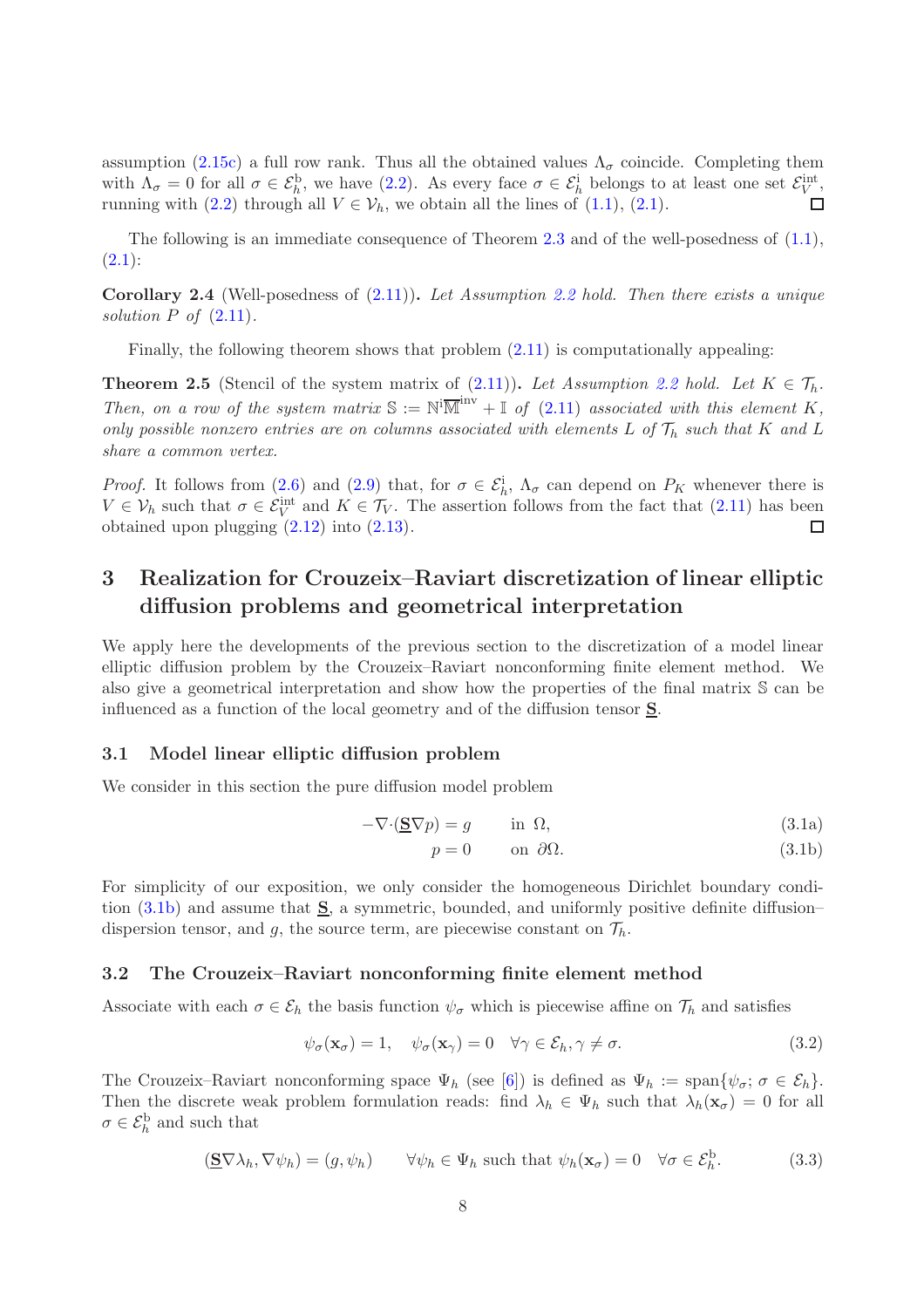<span id="page-8-3"></span>Herein,  $(\cdot, \cdot)$  stands for the L<sup>2</sup>-scalar product on  $\Omega$  and  $\nabla$  for the broken gradient operator such that for a function v that is smooth within each mesh element,  $\nabla v \in [L^2(\Omega)]^d$  is defined as  $(\nabla v)|_K := \nabla (v|_K)$  for all  $K \in \mathcal{T}_h$ . Using the notion of the basis functions  $\psi_{\sigma}$  of [\(3.2\)](#page-7-2), we have  $\lambda_h = \sum_{\sigma \in \mathcal{E}_h} \Lambda_{\sigma} \psi_{\sigma}$ . Thus [\(3.3\)](#page-7-3) gives rise to [\(1.1\)](#page-0-0) with the algebraic vector of unknowns  $\Lambda^i := {\{\Lambda_{\sigma}\}}_{\sigma \in \mathcal{E}_h^i}, \Lambda^b := {\{\Lambda_{\sigma}\}}_{\sigma \in \mathcal{E}_h^b}, \text{ and}$ 

$$
\mathbb{Z}^i_{\gamma,\sigma} = (\underline{\mathbf{S}} \nabla \psi_{\sigma}, \nabla \psi_{\gamma}) \qquad \gamma, \sigma \in \mathcal{E}^i_h,
$$
\n(3.4a)

$$
\mathbb{Z}_{\gamma,\sigma}^{\mathbf{b}} = (\underline{\mathbf{S}} \nabla \psi_{\sigma}, \nabla \psi_{\gamma}) \qquad \gamma \in \mathcal{E}_h^{\mathbf{i}}, \ \sigma \in \mathcal{E}_h^{\mathbf{b}}, \tag{3.4b}
$$

<span id="page-8-6"></span><span id="page-8-5"></span>
$$
E_{\gamma} = (g, \psi_{\gamma}) \qquad \gamma \in \mathcal{E}_h^{\mathbf{i}}.\tag{3.4c}
$$

We recall that the Crouzeix–Raviart nonconforming finite element method is equivalent to the lowest-order Raviart–Thomas mixed finite element method [\[10\]](#page-25-1), see, e.g., Marini [\[9\]](#page-25-6), Arnold and Brezzi [\[3\]](#page-24-0), Arbogast and Chen [\[2\]](#page-24-3), and [\[15,](#page-25-7) [16\]](#page-25-5), and the references therein.

### <span id="page-8-4"></span>3.3 Geometrical interpretation

We now give a geometrical interpretation of the approach of Section [2](#page-1-0) for the Crouzeix–Raviart nonconforming finite element method [\(3.3\)](#page-7-3).

We start by the interpretation of the values  $P_K$  defined by [\(2.1\)](#page-3-0). Let  $K \in \mathcal{T}_h$ . Remark that

<span id="page-8-0"></span>
$$
\lambda_h|_K = \sum_{\sigma \in \mathcal{E}_K} \Lambda_\sigma \psi_\sigma,\tag{3.5}
$$

where, we recall,  $\psi_{\sigma}$  are the basis functions specified by [\(3.2\)](#page-7-2). Here and in the sequel, we understand by |<sub>K</sub> the polynomial on the simplex K extended to the whole space  $\mathbb{R}^d$ . Denote by  $\mathbb{N}_K$  the row of [\(2.1\)](#page-3-0) associated with the element K. Then this row gives  $\mathbb{N}_K \Lambda_K = P_K$ , with  $\Lambda_K := {\Lambda_{\sigma}}_{\sigma \in \mathcal{E}_K}$ . Combining this observation with  $(3.5)$ , we have the following geometrical interpretation of the values  $P_K$ ,  $K \in \mathcal{T}_h$ , under assumption [\(3.6\)](#page-8-1):

**Lemma 3.1** (Geometrical interpretation of the values  $P_K$ ). Let N in [\(2.1\)](#page-3-0) be scaled such that

<span id="page-8-1"></span>
$$
\sum_{\sigma \in \mathcal{E}_K} \mathbb{N}_{K,\sigma} = 1 \qquad \forall K \in \mathcal{T}_h. \tag{3.6}
$$

*Then, for any simplex*  $K \in \mathcal{T}_h$ *, there is a uniquely defined point*  $\mathbf{z}_K \in \mathbb{R}^d$  (not necessarily inside K*) such that*

<span id="page-8-2"></span>
$$
P_K = \lambda_h |_K(\mathbf{z}_K). \tag{3.7}
$$

*Conversely, associate with any*  $K \in \mathcal{T}_h$  *a point*  $\mathbf{z}_K \in \mathbb{R}^d$ *. Then, there is a uniquely defined matrix* N *such that* [\(2.1\)](#page-3-0) *and* [\(3.6\)](#page-8-1) *hold.*

In Section [2,](#page-1-0) we have made the assumption [\(2.15a\)](#page-6-3), requiring that all the entries of the diagonal matrix  $\mathbb{N}_V^{\text{ext}}$  are nonzero. This assumption combined with  $(3.6)$  is nothing but assuming that the points  $z_K$  are such that any d of the  $(d+1)$  face barycenters  $x_{\sigma}$  of K and the point  $z_K$  do not lie in the same hyperplane. In two space dimensions, this means that any two of the three edge midpoints  $x_{\sigma}$  and the point  $z_{K}$  do not lie on the same line, i.e., that  $z_{K}$  does not lie on the boundary of the dashed triangle in Figure [6.](#page-9-0)

We now give (geometrical) formulas for the local matrices and vectors  $\mathbb{M}_V$ ,  $E_V$ , and  $\mathbb{J}_V$  of [\(2.4\)](#page-4-0). Let  $K \in \mathcal{T}_h$  and let V be any of the vertices of K. Recall that  $\mathcal{E}_{V,K}$  denote the faces of K which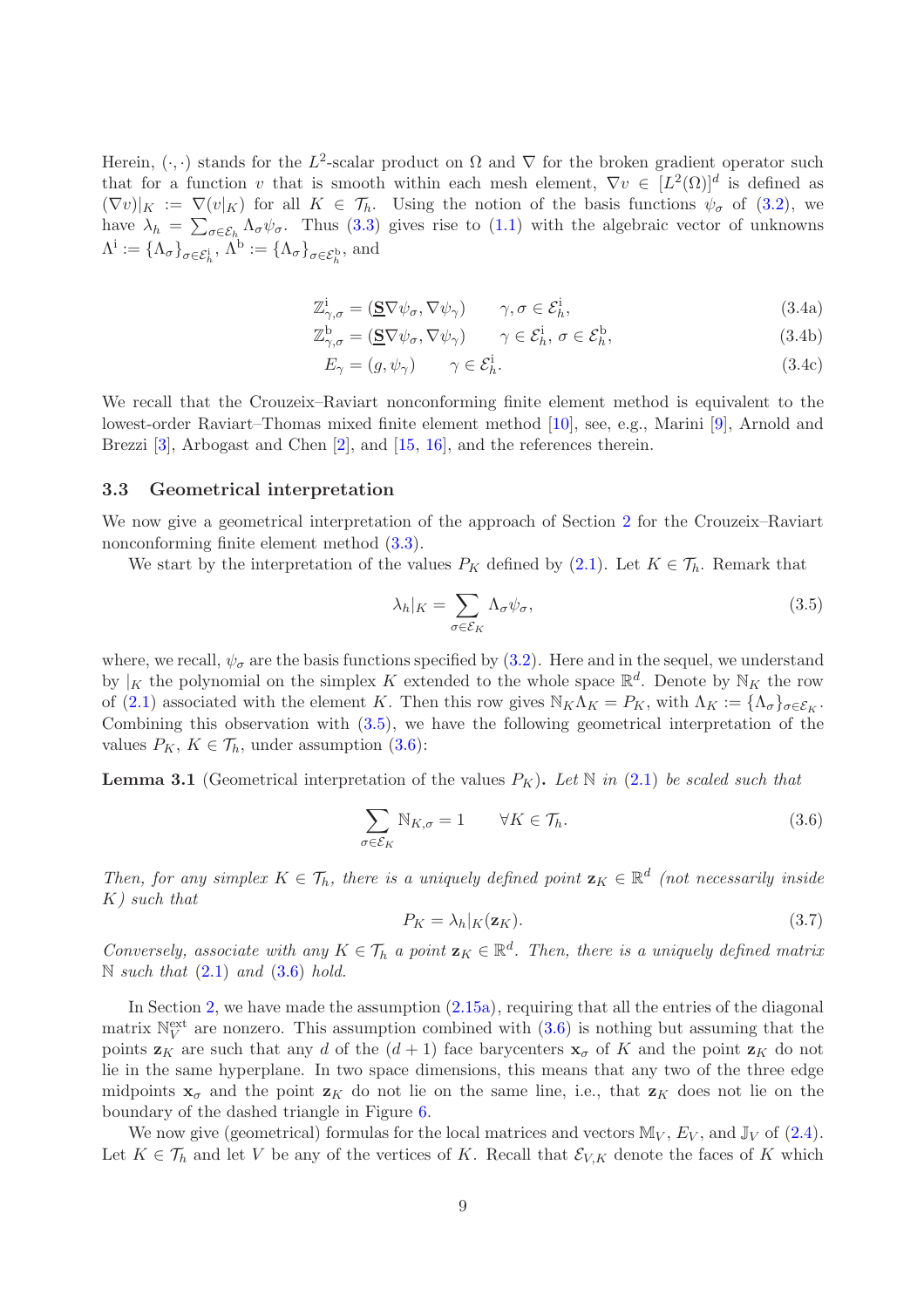

<span id="page-9-0"></span>Figure 6: Triangle  $K \in \mathcal{T}_h$  and subtriangle L given by edge midpoints  $\mathbf{x}_{\sigma}$  and  $\mathbf{x}_{\gamma}$  and the point  $\mathbf{z}_K$ 

have V as vertex. Let a new simplex L (subsimplex of K) be given by the face barycenters  $\mathbf{x}_{\sigma}$ ,  $\sigma \in \mathcal{E}_{V,K}$ , and by the point  $\mathbf{z}_K$ , see Figure [6](#page-9-0) (here the points are denoted by  $\mathbf{z}_K$ ,  $\mathbf{x}_\sigma$ , and  $\mathbf{x}_\gamma$ ). Let  $\varphi_{\sigma}, \sigma \in \mathcal{E}_{V,K}$ , be the affine function which takes the value 1 in  $\mathbf{x}_{\sigma}$ , value 0 in  $\mathbf{x}_{\gamma}, \gamma \in \mathcal{E}_{V,K}, \gamma \neq \sigma$ , and value 0 in  $z_K$ . Similarly, let  $\varphi_K$  take the value 1 in  $z_K$  and value 0 in  $x_{\sigma}$ ,  $\sigma \in \mathcal{E}_{V,K}$ . The functions  $\varphi_{\sigma}, \sigma \in \mathcal{E}_{V,K}$ , and  $\varphi_K$  are the Lagrange basis functions of the first-order polynomials on the simplex  $L$ . We extend them onto  $K$  to form basis functions of the first-order polynomials on K; we illustrate their gradients in Figure [7.](#page-10-0) By this basis transformation and by  $(3.5)$ ,  $(3.7)$ , we get

<span id="page-9-1"></span>
$$
\lambda_h|_K = \sum_{\sigma \in \mathcal{E}_{V,K}} \Lambda_{\sigma} \varphi_{\sigma} + P_K \varphi_K. \tag{3.8}
$$

Let  $V \in \mathcal{V}_h$ . Using [\(3.4\)](#page-8-3), [\(3.7\)](#page-8-2), and the condition  $\Lambda^b = 0$ , we see that [\(2.3\)](#page-3-2) corresponds to

$$
(\underline{\mathbf{S}}\nabla\lambda_h, \nabla\psi_\gamma) = (g, \psi_\gamma) \qquad \forall \gamma \in \mathcal{E}_V^{\text{int}},
$$

$$
P_K = \lambda_h|_K(\mathbf{z}_K) \qquad \forall K \in \mathcal{T}_V.
$$

Employing  $(3.8)$ , we obtain  $(2.4)$  with the following formulas for the local matrices and vectors:

**Lemma 3.2** (Form of the local matrices and vectors  $\mathbb{M}_V$ ,  $E_V$ , and  $\mathbb{J}_V$ ). Let  $\mathbb{Z}^i$ ,  $\mathbb{Z}^b$ , and  $E_\gamma$  in [\(1.1\)](#page-0-0) *be given by* [\(3.4\)](#page-8-3)*.* Let  $\mathbb N$  *in* [\(2.1\)](#page-3-0) *satisfy* [\(3.6\)](#page-8-1)*. Then, for all*  $V \in \mathcal V_h$ *, there holds* 

$$
(\mathbb{M}_{V})_{\sigma,\gamma} := \sum_{K \in \mathcal{T}_{V}; \sigma \in \mathcal{E}_{K}} (\underline{\mathbf{S}} \nabla \varphi_{\gamma}, \nabla \psi_{\sigma})_{K},
$$
\n(3.10a)

<span id="page-9-2"></span>
$$
(E_V)_{\sigma} := \sum_{K \in \mathcal{T}_V; \sigma \in \mathcal{E}_K} (g_K, \psi_{\sigma})_K, \tag{3.10b}
$$

$$
(\mathbb{J}_V)_{\sigma,K} := -(\underline{\mathbf{S}} \nabla \varphi_K, \nabla \psi_\sigma)_K. \tag{3.10c}
$$

### 3.4 Sufficient conditions for Assumption [2.2](#page-6-0)

The geometrical interpretation and the form of the local matrices of Section [3.3](#page-8-4) helps us to give a sufficient condition to satisfy Assumption [2.2:](#page-6-0)

<span id="page-9-3"></span>**Theorem 3.3** (A sufficient condition for Assumption [2.2\)](#page-6-0). Let  $\mathbb{Z}^i$ ,  $\mathbb{Z}^b$ , and  $E_\gamma$  in [\(1.1\)](#page-0-0) be given *by* [\(3.4\)](#page-8-3). Let  $\mathbb N$  *in* [\(2.1\)](#page-3-0) *satisfy* [\(3.6\)](#page-8-1) *and let*  $\mathbb N_K$  *only have nonzero entries. Let the matrices*  $\mathbb{E}_{V,K} \in \mathbb{R}^{d \times d}$  given by (with the notation of Figure [7\)](#page-10-0)

<span id="page-9-4"></span>
$$
(\mathbb{E}_{V,K})_{\sigma,\gamma} := (\underline{\mathbf{S}} \nabla \varphi_{\gamma}, \nabla \psi_{\sigma})_K
$$
\n(3.11)

*be positive definite for all*  $K \in \mathcal{T}_h$  *and for all vertices* V *of* K. Then Assumption [2.2](#page-6-0) holds true.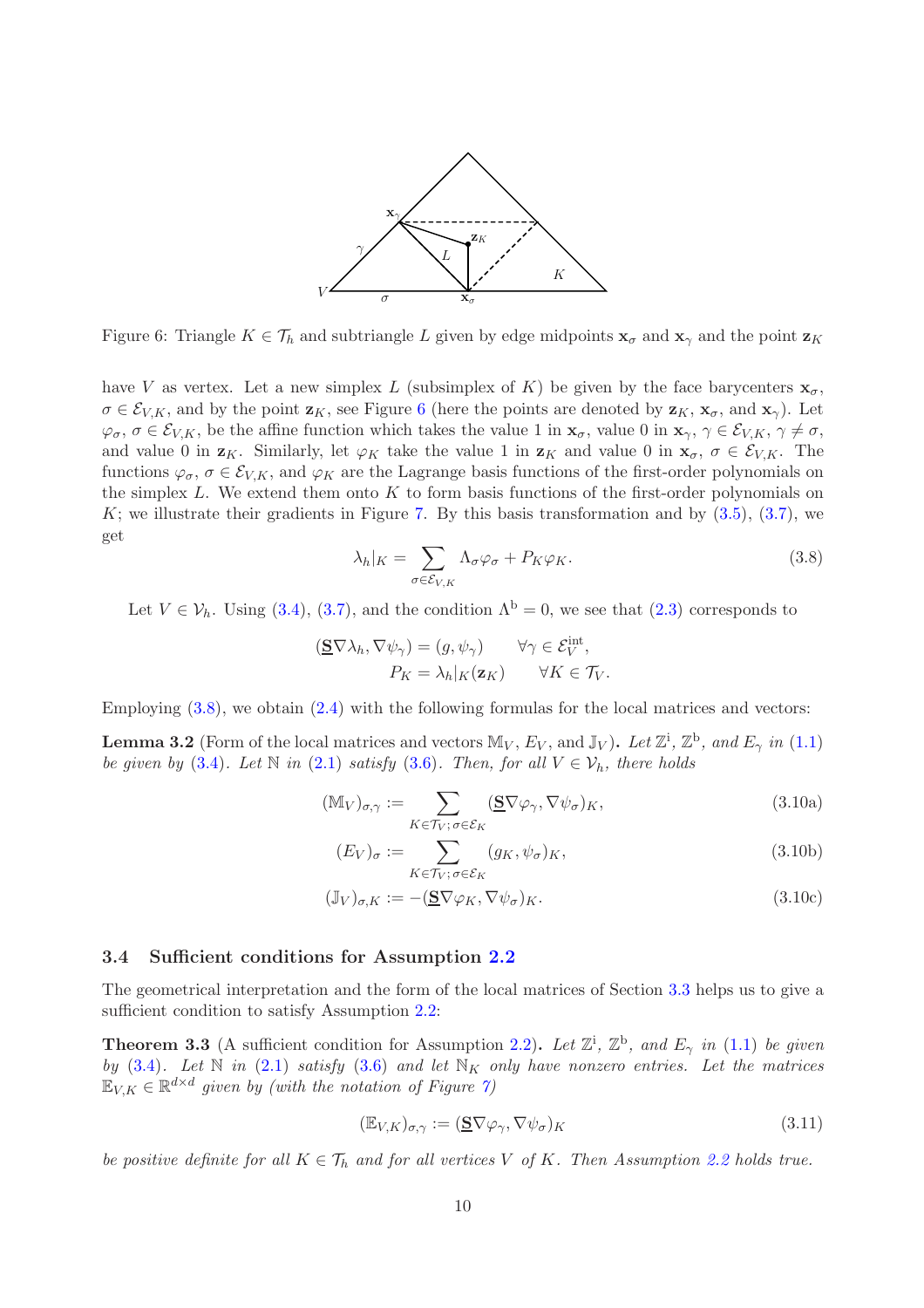

<span id="page-10-0"></span>Figure 7: Basis functions gradients in an element  $K \in \mathcal{T}_h$ 

*Proof.* Let  $V \in V_h$ . From the assumption that  $\mathbb{N}_K$  only have nonzero entries, we immediately have  $(2.15a)$ , as the matrix  $\mathbb{N}_V^{\text{ext}}$  is diagonal and formed by these nonzero values.

We next show [\(2.15b\)](#page-6-4), or, more precisely, that the positive definiteness of all  $\mathbb{E}_{V,K}$ ,  $K \in \mathcal{T}_V$ , in fact implies the positive definiteness of  $\mathbb{M}_V$ . Let  $X \in \mathbb{R}^{|\mathcal{E}_V^{\text{int}}|}$ ,  $X \neq 0$ . Set  $\varphi := \sum_{\sigma \in \mathcal{E}_V^{\text{int}}} X_{\sigma} \varphi_{\sigma}$  and  $\psi := \sum_{\sigma \in \mathcal{E}_V^{\text{int}}} X_{\sigma} \psi_{\sigma}$ . For each  $K \in \mathcal{T}_V$ , define a mapping  $\Pi_{V,K} : \mathbb{R}^{|\mathcal{E}_V^{\text{int}}|} \to \mathbb{R}^{|\mathcal{E}_V^{\text{int}} \cap \mathcal{E}_K|}$ , restricting a vector of values associated with the faces from  $\mathcal{E}_V^{\text{int}}$  to a vector of values associated with the faces from  $\mathcal{E}_V^{\text{int}} \cap \mathcal{E}_K^{\text{i}}$ . Then, for a vertex not lying on the boundary of  $\Omega$ ,

<span id="page-10-3"></span>
$$
X^{t}\mathbb{M}_{V}X = \sum_{K\in\mathcal{T}_{V}} (\mathbf{S}\nabla\varphi, \nabla\psi)_{K} = \sum_{K\in\mathcal{T}_{V}} [\Pi_{V,K}(X)]^{t} \mathbb{E}_{V,K}\Pi_{V,K}(X) > 0,
$$
\n(3.12)

owing to the fact that all  $\mathbb{E}_{V,K}$  are positive definite and X is nonzero. For boundary vertices, we proceed similarly, with only submatrices of  $\mathbb{E}_{V,K}$ .

We finally show  $(2.15c)$ . We can write  $(2.14)$  in the form  $(cf. (2.3))$  $(cf. (2.3))$  $(cf. (2.3))$ 

<span id="page-10-1"></span>
$$
\begin{pmatrix} \mathbb{Z}_{\Sigma}^{\text{int}} & \mathbb{Z}_{\Sigma}^{\text{ext,b}} \\ \mathbb{N}_{\Sigma}^{\text{int}} & \mathbb{N}_{\Sigma}^{\text{ext,b}} \end{pmatrix} \begin{pmatrix} \Lambda_{\Sigma}^{\text{int}} \\ \Lambda_{\Sigma}^{\text{ext,b}} \end{pmatrix} = \begin{pmatrix} E_{\Sigma} \\ P_{\Sigma} \end{pmatrix},
$$
\n(3.13)

where  $\Lambda_{\Sigma}^{\text{int}} := {\{\Lambda_{\gamma}\}}_{\gamma \in \mathcal{E}_{\sigma}}$  and  $\Lambda_{\Sigma}^{\text{ext},b} := {\{\Lambda_{\gamma}\}}_{\gamma \in \cup_{V; \sigma \in \mathcal{E}_{V}} (\mathcal{E}_{V} \cup \mathcal{E}_{V}^{b}) \setminus \mathcal{E}_{\sigma}}$ . A crucial property is that, because of the geometrical structure of  $\mathcal{T}_{\sigma}$ , every element  $K \in \mathcal{T}_{\sigma}$  having a face on the boundary of  $\mathcal{T}_{\sigma}$  has only one such face, and thus can be associated with one  $\gamma \in \bigcup_{V; \sigma \in \mathcal{E}_V} (\mathcal{E}_V \cup \mathcal{E}_V^{\text{b}}) \setminus \mathcal{E}_{\sigma}$ . Thus, the matrix of  $(3.13)$  has at least as much rows as columns; removing the rows of  $(3.13)$  corresponding to elements  $K \in \mathcal{T}_{\sigma}$  not having a face on the boundary of  $\mathcal{T}_{\sigma}$ , [\(3.13\)](#page-10-1) reduces to a square system

<span id="page-10-2"></span>
$$
\begin{pmatrix} \mathbb{Z}_{\Sigma}^{\text{int}} & \mathbb{Z}_{\Sigma}^{\text{ext,b}} \\ \mathbb{N}_{\Sigma}^{\prime \text{int}} & \mathbb{N}_{\Sigma}^{\prime \text{ext,b}} \end{pmatrix} \begin{pmatrix} \Lambda_{\Sigma}^{\text{int}} \\ \Lambda_{\Sigma}^{\text{ext,b}} \end{pmatrix} = \begin{pmatrix} E_{\Sigma} \\ P_{\Sigma}^{\prime} \end{pmatrix}.
$$
 (3.14)

Herein,  $\mathbb{N}_{\Sigma}^{'\text{ext},b}$ <sup>'ext,b</sup> has nonzero entries thanks to our assumption on  $\mathbb{N}_K$  and can be made diagonal by reordering of rows of  $(3.14)$ . Then a Schur-complement form of  $(3.14)$  can be given (cf.  $(2.4)$ –  $(2.5b)$ ). The entries of this Schur-complement matrix either take the form of  $(3.4a)$ – $(3.4b)$  (when in the interior of  $\mathcal{T}_{\sigma}$ , or the form [\(3.10a\)](#page-9-2). Then proceeding as in [\(3.12\)](#page-10-3), positive definiteness of the Schur-complement matrix of  $(3.14)$  can be shown. Consequently, the matrix of  $(3.14)$  is nonsingular and thus the matrix of  $(3.13)$  has a full row rank.  $\Box$ 

In two space dimensions, we have the following simple criterion: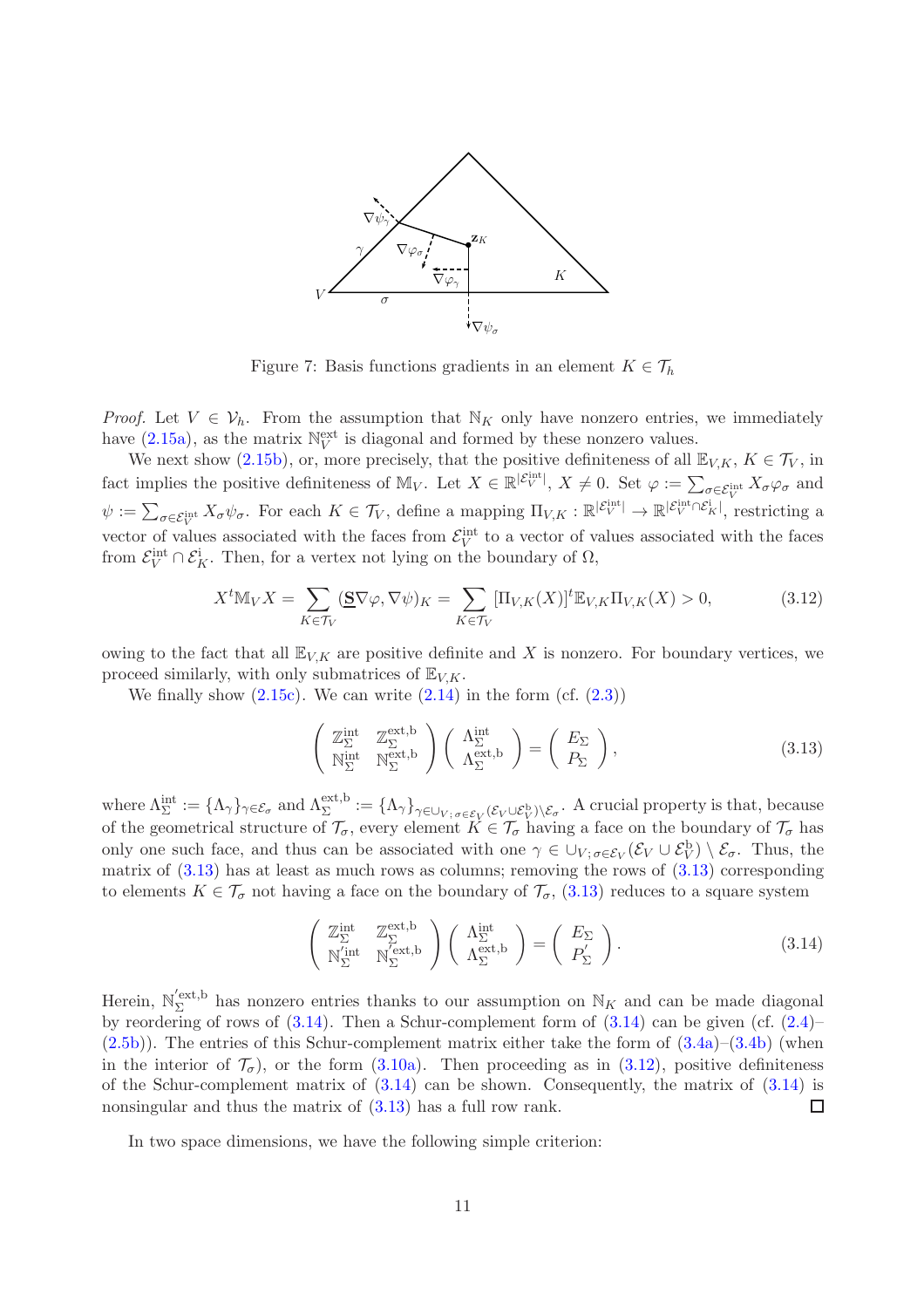

<span id="page-11-2"></span>Figure 8: Examples of differently shaped triangles and of the corresponding regions where the local criterion  $(3.15a)$ – $(3.15b)$  is satisfied

Lemma 3.4 (A simple elementwise positive definiteness criterion in two space dimensions). *Let*  $d = 2$ . The matrices  $\mathbb{E}_{V,K}$  of Theorem [3.3](#page-9-3) are positive definite if and only if for all elements  $K \in \mathcal{T}_h$  *and all vertices* V *of* K *(with the notation of Figure [7\)](#page-10-0)*,

<span id="page-11-1"></span><span id="page-11-0"></span>
$$
\mathbf{S}_K \nabla \varphi_\sigma \cdot \nabla \psi_\sigma > 0, \quad \mathbf{S}_K \nabla \varphi_\gamma \cdot \nabla \psi_\gamma > 0,\tag{3.15a}
$$

$$
|\underline{\mathbf{S}}_K \nabla \varphi_\sigma \cdot \nabla \psi_\gamma + \underline{\mathbf{S}}_K \nabla \varphi_\gamma \cdot \nabla \psi_\sigma|^2 < 4(\underline{\mathbf{S}}_K \nabla \varphi_\sigma \cdot \nabla \psi_\sigma)(\underline{\mathbf{S}}_K \nabla \varphi_\gamma \cdot \nabla \psi_\gamma). \tag{3.15b}
$$

*Proof.* A matrix M is positive definite if and only if its symmetric part  $\frac{1}{2}(\mathbb{M} + \mathbb{M}^t)$  is positive definite and a symmetric matrix in  $\mathbb{R}^2$  is positive definite if and only if its diagonal entries and its determinant are positive;  $(3.15a)$ – $(3.15b)$  is nothing but applying this criterion to the matrices  $\mathbb{E}_{V,K}$ .  $\Box$ 

Figure [8](#page-11-2) illustrates the sets of points  $\mathbf{z}_K$  (filled region) for different examples of elements K where the local criterion  $(3.15a)$ – $(3.15b)$  is satisfied (and thus our approach is guaranteed to work); the triangles connecting the edge midpoints are given by the dashed lines and the barycenters by the stars.

### 3.5 Choice of the evaluation point

From the developments above, we see that the freedom in the choice of the matrix  $\mathbb N$  of [\(2.1\)](#page-3-0) is expressed via the freedom of the choice of the evaluation point  $z_K$  associated with  $K \in \mathcal{T}_h$ ; then the well-posedness of  $(2.11)$  and properties of the system matrix of  $(2.11)$  depend on the choice of the points  $\mathbf{z}_K$ . We distinguish three classes of specific points  $\mathbf{z}_K$ ,  $K \in \mathcal{T}_h$ :

- 1.  $\mathbf{z}_K$  is the barycenter of K;
- 2.  $\mathbf{z}_K$  is the barycenter of the region where the matrices  $\mathbb{E}_{V,K}$  of [\(3.11\)](#page-9-4) for all vertices V of K are positive definite (equivalently, where  $(3.15a)$ – $(3.15b)$ ) holds for  $d = 2$ ) (barycenter of the filled region in Figure [8\)](#page-11-2);
- <span id="page-11-3"></span>3.  $\mathbf{z}_K$  is the S-circumcenter of K (if  $d=2$ ).

<span id="page-11-4"></span>Remark 3.5 (S-circumcenter). *In case [3](#page-11-3) above, the so-called* S*-circumcenter is the point characterized by the relations*  $S_K \nabla \varphi_\gamma \cdot \nabla \psi_\sigma = 0$  *and*  $S_K \nabla \varphi_\sigma \cdot \nabla \psi_\gamma = 0$ *, with the notation of Figure [7.](#page-10-0) Such a concept is known, for instance, in finite volume methods, cf. Aavatsmark* et al. *[\[1\]](#page-24-4). Therein, the terminology "*S*-orthogonal grids" is used. It is important to note that, in this case, the* matrix  $\mathbb{M}_V$  *of* [\(2.5a\)](#page-4-2) *is* diagonal. Consequently, its inversion is trivial and, moreover, the stencil of S *further reduces from that stated in Theorem [2.5](#page-7-4) to the neighbors of a given mesh element* K *only.*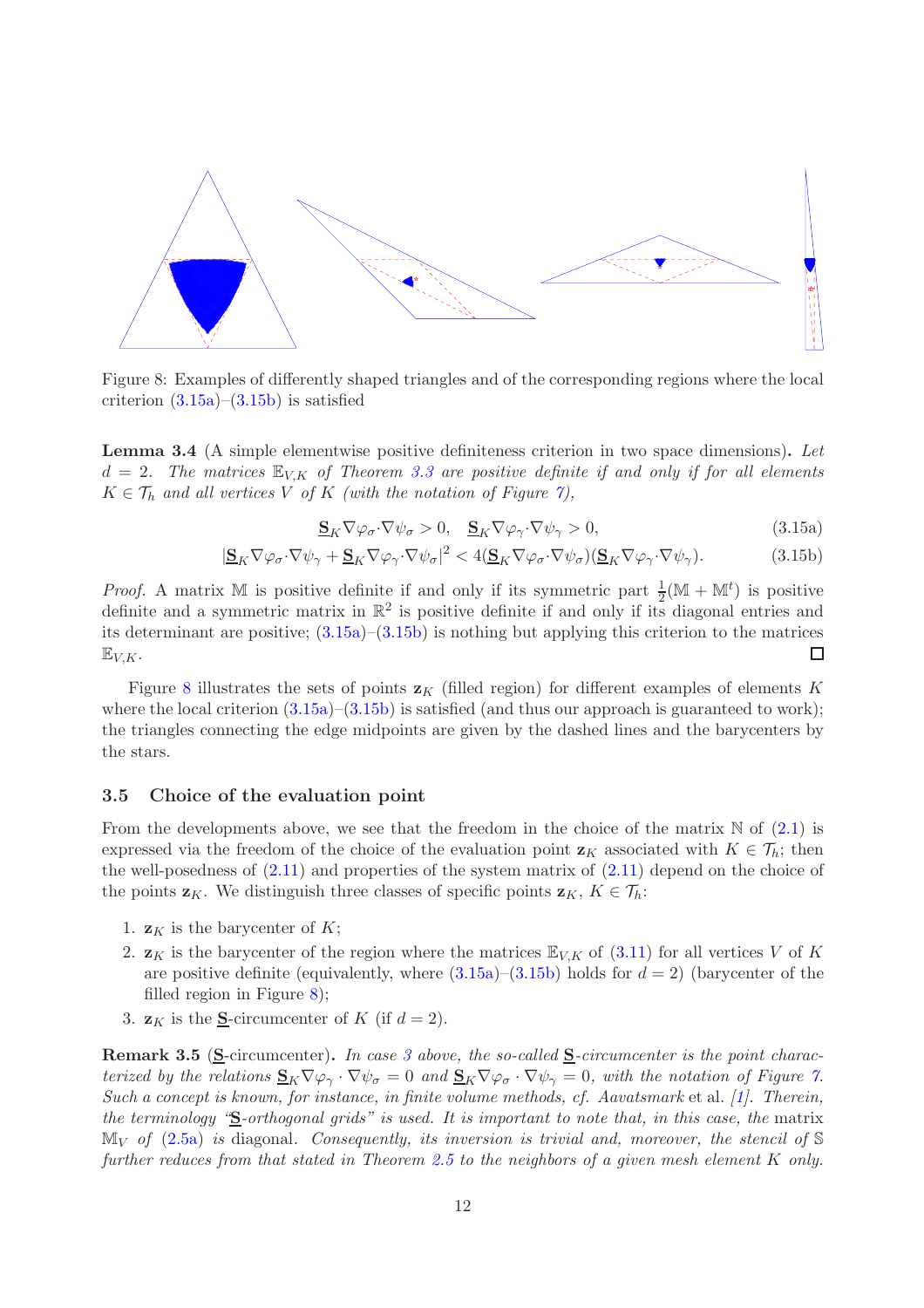More comments on these various choices, as well as on the relations to mixed finite element and finite volume methods, can be found in [\[16\]](#page-25-5) and in the references therein.

# <span id="page-12-0"></span>4 Realization for Crouzeix–Raviart discretization of nonlinear parabolic convection–diffusion–reaction problems

Let  $\beta(\cdot)$ ,  $S(\cdot)$ ,  $f(\cdot)$ , and  $r(\cdot)$  be given nonlinear functions and w a given vector field. Let a final simulation time  $T > 0$  be given. We show here briefly that the approach of Section [2](#page-1-0) can also be applied to Crouzeix–Raviart discretization of nonlinear parabolic convection–diffusion–reaction problems of the form

$$
\partial_t \beta(p) - \nabla \cdot (\underline{\mathbf{S}}(p)\nabla p - f(p)\mathbf{w}) + r(p) = g \quad \text{in } \Omega \times (0, T), \tag{4.1a}
$$

<span id="page-12-2"></span><span id="page-12-1"></span>
$$
p = 0 \quad \text{on } \partial\Omega \times (0, T), \tag{4.1b}
$$

$$
p(\cdot,0) = p_0 \quad \text{in } \Omega. \tag{4.1c}
$$

Consider a strictly increasing sequence of discrete times  $\{t^n\}_{0 \leq n \leq N}$  such that  $t^0 = 0$  and  $t^N = T$ and denote  $\tau^n := t^n - t^{n-1}$ ,  $1 \le n \le N$ . Let  $\lambda_h^0 \in \Psi_h$  be the approximation of the initial condition  $p_0$ . The Crouzeix–Raviart nonconforming finite element method combined with the backward Euler time stepping for the problem  $(4.1a)$ – $(4.1c)$  reads: for all  $n \geq 1$ , given  $\lambda_h^{n-1}$  $\lambda_h^{n-1}$ , find  $\lambda_h^n \in \Psi_h$ such that

<span id="page-12-3"></span>
$$
\left(\frac{\beta(\lambda_h^n) - \beta(\lambda_h^{n-1})}{\tau^n}, \psi_h\right) + \left(\underline{\mathbf{S}}(\lambda_h^n) \nabla \lambda_h^n, \nabla \psi_h\right) + \left(\nabla \cdot (f(\lambda_h^n) \mathbf{w}), \psi_h\right) + \left(r(\lambda_h^n), \psi_h\right) = (g, \psi_h) \qquad \forall \psi_h \in \Psi_h.
$$
\n(4.2)

Typically, mass lumping and/or numerical quadrature is used in [\(4.2\)](#page-12-3) for the temporal and reaction terms and upwind-weighting stabilization for the convection term. Such a procedure is closely related to combined finite volume–nonconforming finite element method for  $(4.1a)$ – $(4.1c)$ , cf. [\[7\]](#page-25-8) and the references therein. Finally, we obtain on each time step  $n$  a system of nonlinear algebraic equations of size  $|\mathcal{E}_h| \times |\mathcal{E}_h|$ . This system is typically linearized by, e.g., the Newton method; on a time step n and a linearization step  $k$ , a system of linear algebraic equations in the matrix form

<span id="page-12-4"></span>
$$
\begin{pmatrix} \mathbb{Z}^{\mathbf{i},n,k} & \mathbb{Z}^{\mathbf{b},n,k} \\ 0 & \mathbb{I} \end{pmatrix} \begin{pmatrix} \Lambda^{\mathbf{i},n,k} \\ \Lambda^{\mathbf{b},n,k} \end{pmatrix} = \begin{pmatrix} E^{n,k} \\ 0 \end{pmatrix}
$$
 (4.3)

is obtained. Note that the matrices  $\mathbb{Z}^{i,n,k}$ ,  $\mathbb{Z}^{b,n,k}$  of  $(4.3)$  have the same sparsity pattern as the matrices  $\mathbb{Z}^i$ ,  $\mathbb{Z}^b$  of  $(3.4a)$ – $(3.4b)$ . Thus the procedure of Section [2](#page-1-0) applies here as well. Consider a matrix  $\mathbb{N} \in \mathbb{R}^{|\mathcal{T}_h| \times |\mathcal{E}_h|}$  as in Section [2.2](#page-3-3) and set  $\Lambda^{n,k} = (\Lambda^{i,n,k}, \Lambda^{b,n,k})^t$ . We first complement  $(4.3)$ with

$$
\mathbb{N}\Lambda^{n,k} = P^{n,k},\tag{4.4}
$$

in an analogy of  $(1.1)$ ,  $(2.1)$ . We then form the local systems

<span id="page-12-5"></span>
$$
\begin{pmatrix} \mathbb{Z}_{V}^{n,k,\text{int}} & \mathbb{Z}_{V}^{n,k,\text{ext}} \\ \mathbb{N}_{V}^{\text{int}} & \mathbb{N}_{V}^{\text{ext}} \end{pmatrix} \begin{pmatrix} \Lambda_{V}^{n,k,\text{int}} \\ \Lambda_{V}^{n,k,\text{ext}} \end{pmatrix} = \begin{pmatrix} E_{V}^{n,k} \\ P_{V}^{n,k} \end{pmatrix}
$$
(4.5)

for all  $V \in \mathcal{V}_h$ , cf. [\(2.3\)](#page-3-2). Proceeding from [\(4.5\)](#page-12-5) in the way of Section [2,](#page-1-0) we reduce the linear system  $(4.3)$  on each time step n and linearization step k to an equivalent of  $(1.3)$  in the form

<span id="page-12-6"></span>
$$
\mathbb{S}^{n,k}P^{n,k} = H^{n,k}.\tag{4.6}
$$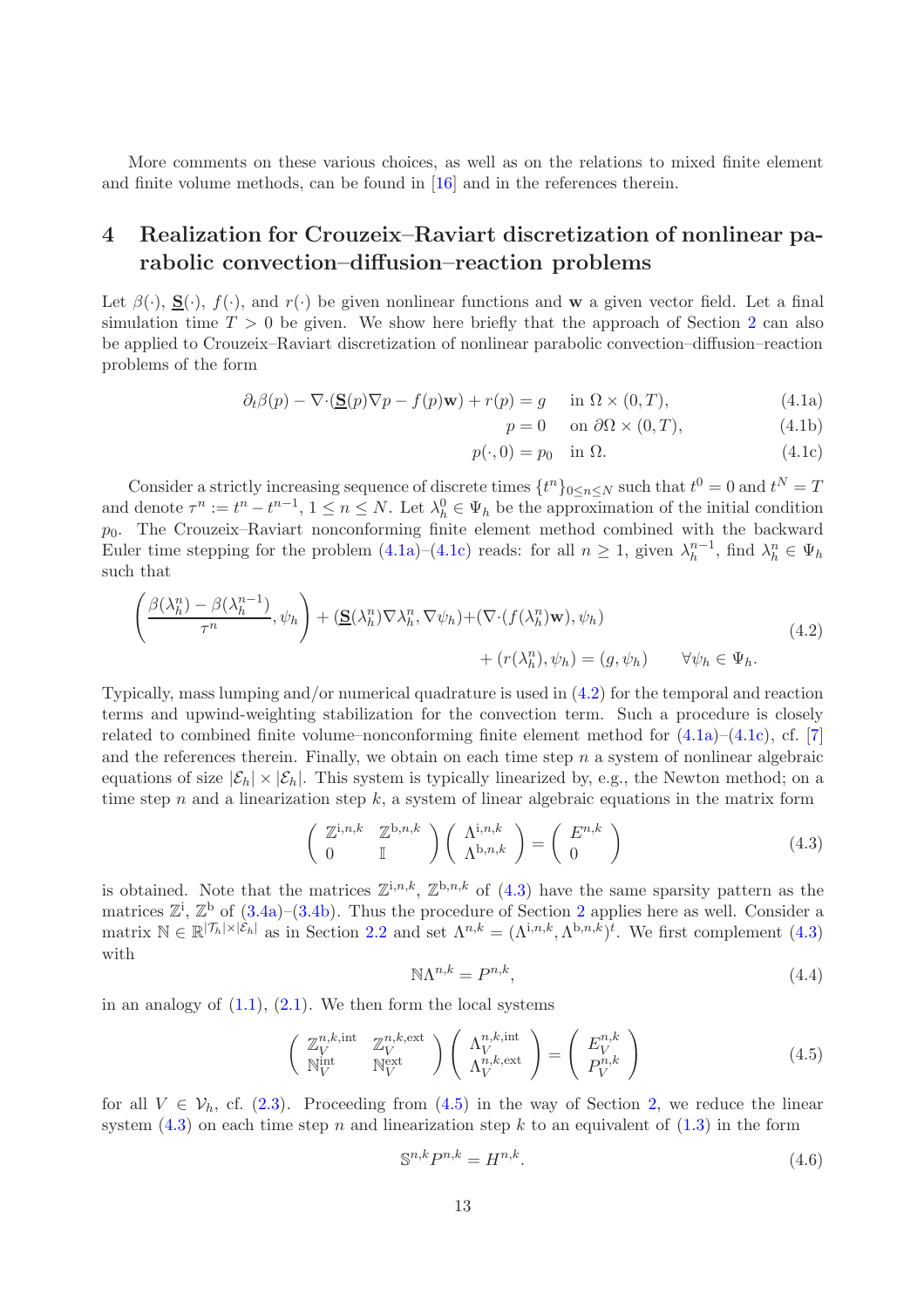| Abbreviation Meaning |                                                                    |
|----------------------|--------------------------------------------------------------------|
| Mat.                 | matrix                                                             |
| St.                  | stencil (the maximum number of nonzero entries on each matrix row) |
| Nonz.                | total number of matrix nonzero entries                             |
| CN.                  | 2-norm condition number                                            |
| <b>CNS</b>           | 2-norm condition number after diagonal scaling                     |
| DS.                  | direct linear solver                                               |
| $(P)$ IS             | (preconditioned) iterative linear solver                           |
| <b>SPD</b>           | symmetric positive definite                                        |
| <b>SID</b>           | symmetric indefinite                                               |
| <b>NPD</b>           | nonsymmetric positive definite                                     |
| <b>NNS</b>           | nonsymmetric negative stable                                       |
| <b>NID</b>           | nonsymmetric indefinite                                            |

<span id="page-13-1"></span>Table 1: Abbreviations used in Tables [2](#page-15-0)[–11](#page-21-1)

In particular, the well-posedness of  $(4.6)$  is guaranteed under Assumption [2.2.](#page-6-0) Once we solve  $(4.6)$ for  $P^{n,k}$ , we obtain  $\Lambda^{n,k}$  (the solution of  $(4.3)$ ) by an equivalent of  $(2.12)$  and continue the linearization/time stepping in order to get next linear system [\(4.3\)](#page-12-4).

### <span id="page-13-0"></span>5 Numerical experiments

We present in this section the results of several numerical experiments, illustrating the theoretical developments of the paper.

In Section [5.1,](#page-14-0) we concentrate on the model problem  $(3.1a)$ – $(3.1b)$  and the developments of Section [3.](#page-7-0) We first in Section [5.1.1](#page-14-1) focus on the influence of the choice of the evaluation point  $\mathbf{z}_K$ . Then, in Sections [5.1.2](#page-15-1)[–5.1.4](#page-17-0) respectively, we systematically compare various reduced formulations to the original nonconforming method for anisotropic meshes, inhomogeneous diffusion–dispersion tensor, and inhomogeneous and anisotropic diffusion–dispersion tensor, respectively. Section [5.2](#page-18-0) is then devoted to the numerical illustration of the application of our approach to nonlinear parabolic (convection–)diffusion–reaction problems, illustrating the developments of Section [4.](#page-12-0)

For consistency, we use the same terminology as in  $[14, 16, 17]$  $[14, 16, 17]$  $[14, 16, 17]$  $[14, 16, 17]$ :

- 1. **MFEB**: approach of the present paper,  $z_K$  is the barycenter of K;
- 2. MFEC: approach of the present paper,  $z_K$  is the S-circumcenter of K;
- 3. MFEO: approach of the present paper,  $z<sub>K</sub>$  is the barycenter of the region where the matrices  $\mathbb{E}_{V,K}$  of [\(3.11\)](#page-9-4) for all vertices V of K are positive definite;
- 4. CMFE: approach of [\[14\]](#page-25-4);
- 5. FV: approach of [\[19,](#page-25-2) [4,](#page-24-1) [18\]](#page-25-3), corresponding to the finite volume method;
- 6. NCFE: the original formulation [\(1.2\)](#page-1-2).

Recall that all the above approaches except of the last one have one unknown per element  $K \in \mathcal{T}_h$ , whereas the last one has one unknown per interior face  $\sigma \in \mathcal{E}_h^i$ . Recall also all these approaches are *equivalent*, in the sense that the solution  $\Lambda^i$  of [\(1.2\)](#page-1-2) is always recovered (up to rounding errors). We refer to [\[19,](#page-25-2) [4,](#page-24-1) [18,](#page-25-3) [14\]](#page-25-4) for details on the links between the different methods;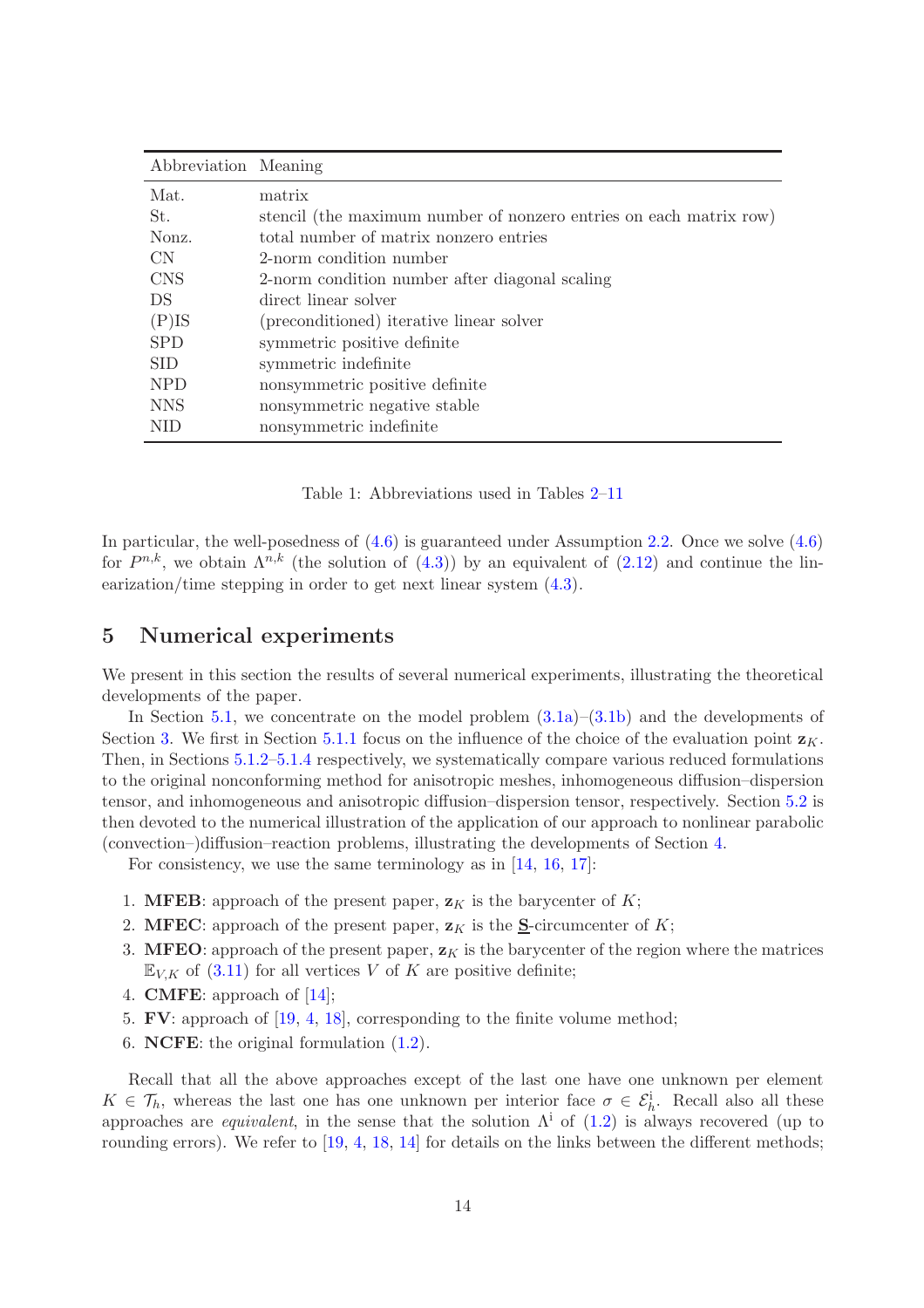a unified treatment and additional numerical experiments are presented in [\[16\]](#page-25-5).

We present our results in Tables [2](#page-15-0)[–11](#page-21-1) below; Table [1](#page-13-1) summarizes the different abbreviations used therein. Recall that a real matrix  $\mathbb{S} \in \mathbb{R}^{M \times M}$  is positive definite if  $P^t \mathbb{S} P > 0$  for all  $P \in \mathbb{R}^M$ ,  $P \neq 0$ , and negative stable when all its eigenvalues have positive real parts (this is in particular the case for positive definite matrices). The 2-norm condition number of a matrix S is defined by  $\|\mathbb{S}\|_2 \|\mathbb{S}^{-1}\|_2$ . We also consider the 2-norm condition number after diagonal scaling, by which we mean the minimal of the two 2-norm condition numbers of the two matrices diag(S))<sup>-1</sup> S,  $|\text{diag}(\mathbb{S})|^{-1/2} \mathbb{S} |\text{diag}(\mathbb{S})|^{-1/2}.$ 

We also study the computational cost. We first test the Matlab "\" direct solver. A direct solver may not be usable for very large systems or may not be suitable for parabolic or nonlinear problems. Thus also the behavior of iterative solvers is very important. We test two iterative methods. If the matrix is symmetric and positive definite, we use the conjugate gradient method [\[8\]](#page-25-10). For nonsymmetric matrices, we employ the bi-conjugate gradient stabilized method [\[13\]](#page-25-11). Unpreconditioned iterative linear solvers may be rather slow but usually illustrate very well the matrix properties and especially the matrix condition number. To accelerate their convergence, we use incomplete Cholesky and incomplete LU factorizations with a specified drop tolerance, cf. [\[12\]](#page-25-12). The drop tolerance is always chosen in such a way that the sum of CPU times of the preconditioning and of the solution of the preconditioned system was minimal. We always use a zero start vector and stop the iterative process as soon as the relative residual  $\|H - \mathbb{S}\tilde{P}\|_2/\|H\|_2$ , where  $\tilde{P}$  is the approximate solution to the system  $SP = H$ , decreases below 1e-8.

All the computations were performed in double precision on a notebook with Intel Core2 Duo 2.6 GHz processor and MS Windows Vista operating system. Machine precision was in the power of 1e-16. All the linear system solutions were done with the help of MATLAB 7.0.4. In all tested cases, the criterion  $(3.15a)$ – $(3.15b)$  was satisfied.

### <span id="page-14-0"></span>5.1 Linear elliptic problems

We first consider the Crouzeix–Raviart nonconforming finite element method  $(3.3)$  for the model problem  $(3.1a)$ – $(3.1b)$ .

### <span id="page-14-1"></span>5.1.1 Influencing the matrix properties by the choice of the evaluation point

We set here  $\Omega := (0, b) \times (0, 1)$ , where we test three different values of the parameter b:  $b = 1$ ,  $b = 0.1$ , and  $b = 0.025$ . The associated meshes get more and more anisotropic while decreasing the value of b. We consider  $(3.1a)$ – $(3.1b)$  with

<span id="page-14-2"></span>
$$
\underline{\mathbf{S}} = \mathbb{I},\tag{5.1}
$$

 $g = -2e^x e^y$ , and a Dirichlet boundary condition given by the exact solution  $p(x, y) = e^x e^y$ . In the left part of Figure [9,](#page-15-2) we plot the evaluation points  $z<sub>K</sub>$  given as the barycenters (MFEB) and as the optimal evaluation points  $z_K$  (MFEO approach) in the case  $b = 0.025$ . Note the alignment of these last points in almost horizontal lines (remark that the x and y axes have not the same scale in this figure).

In Table [2,](#page-15-0) we compare the original NCFE method with the MFEB and MFEO reformulations. We can see that the matrix condition number of the NCFE method is heavily influenced by the anisotropy of the mesh. In contrast, the MFEB reformulation shows a stable behavior. The choice of the optimized evaluation point in MFEO proves here as superior over MFEB, as the condition number even decreases with increasing the anisotropy of the mesh. The situations is different if we apply a diagonal scaling to the NCFE method. Then the condition number is also stable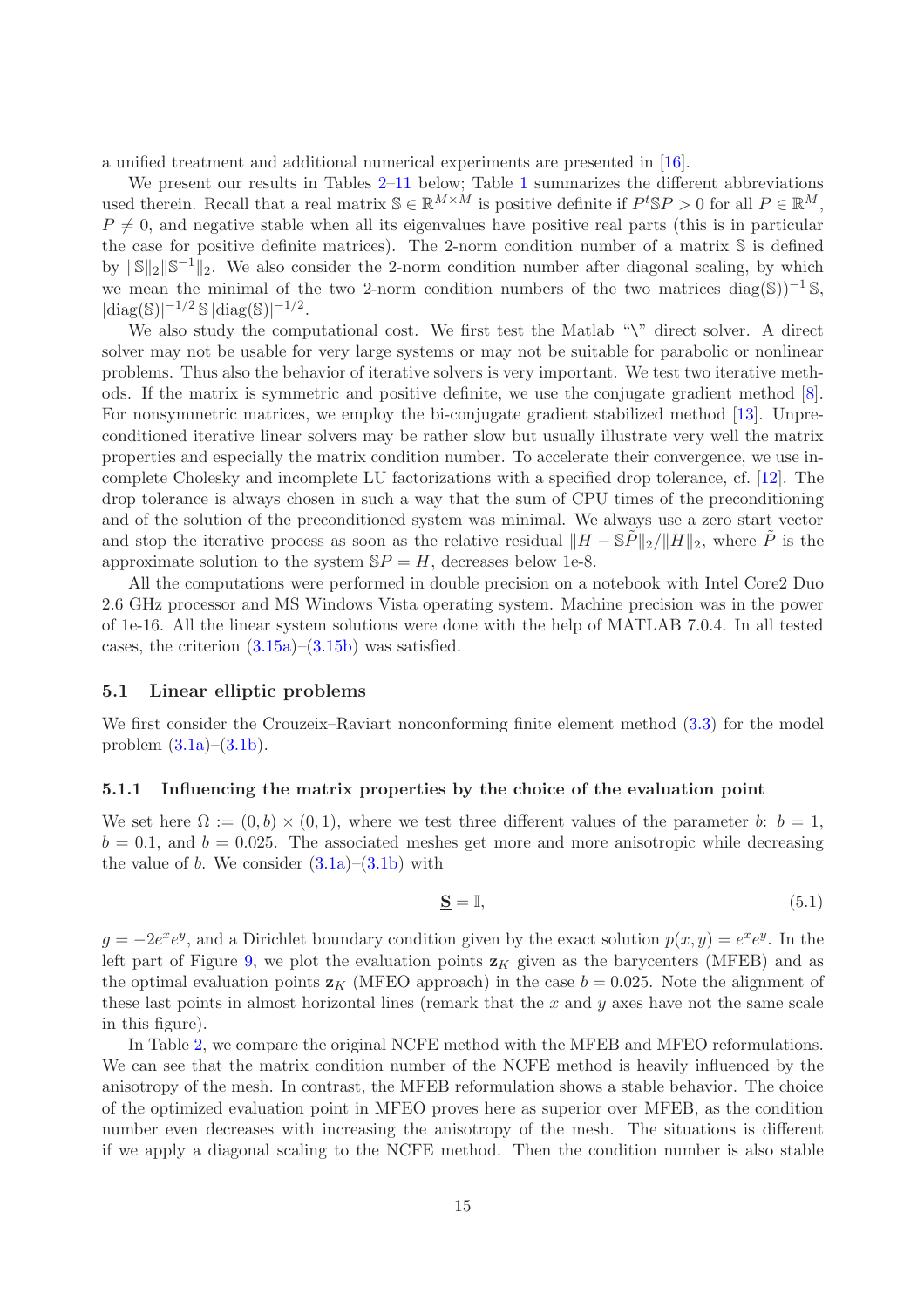|                                               |  |  |  |  | $b=1$ $b=0.1$ $b=0.025$ |    |  |
|-----------------------------------------------|--|--|--|--|-------------------------|----|--|
| Meth. Un. Mat. St. Nonz. CN CNS CN CNS CN CNS |  |  |  |  |                         |    |  |
| MFEB 32 NPD 12 280 19 19 19 19 19 19 19       |  |  |  |  |                         |    |  |
| MFEO 32 NPD 13 298 19 18 15 15 14             |  |  |  |  |                         | 14 |  |
| NCFE 40 SPD 5 136 29 25 206 25 3090 25        |  |  |  |  |                         |    |  |

Table 2: Matrix properties of the different equivalent reformulations of the nonconforming finite element method, coefficients [\(5.1\)](#page-14-2), mesh A

<span id="page-15-0"></span>

<span id="page-15-2"></span>Figure 9: Mesh A with barycenters (stars) and optimal evaluation points (bullets) (left); generic elements of meshes B (middle) and C (right) with barycenters and the regions where the local criterion  $(3.15a)-(3.15b)$  $(3.15a)-(3.15b)$  is satisfied

with respect to the mesh anisotropy. Thus our static condensation acts as a built-in diagonal preconditioner.

#### <span id="page-15-1"></span>5.1.2 Anisotropic meshes

Let us now consider two domains  $\Omega$  given respectively by the corners [0, 0], [0, 0.1], [−0.1, 1], [−0.2, 1] and  $[0, 0], [0, 0.1], [0.3, 1], [0.2, 1]$ . Figure [9,](#page-15-2) middle and right, shows the corresponding generic mesh elements, together with the regions where the local criterion  $(3.15a)$ – $(3.15b)$  is satisfied. As before, we use  $S$  given by [\(5.1\)](#page-14-2) and consider the same source function g and inhomogeneous Dirichlet boundary condition, leading to the exact solution  $p(x, y) = e^x e^y$ . Tables [3](#page-16-0) and [4](#page-16-1) present the results for the sixth-level uniform refinement of the meshes B and C, respectively.

The MFEC approach leads in this case to a symmetric matrix. Moreover, it turns out that this matrix coincides, up to a constant scaling factor, with that of the FV method. This matrix turns out to be very well conditioned, especially in the case of the mesh B. Consequently, the MFEC and FV methods give the smallest CPU times for both the direct and the preconditioned iterative solvers. The matrices produced by the MFEB approach turn out to have the highest condition number of the MFEB, MFEC, MFEO, and CMFE approaches. Consequently, the MFEB approach leads to the highest CPU times using the iterative solver (both with and without preconditioning). As before, the choice of the optimal evaluation point in the MFEO approach shows advantageous.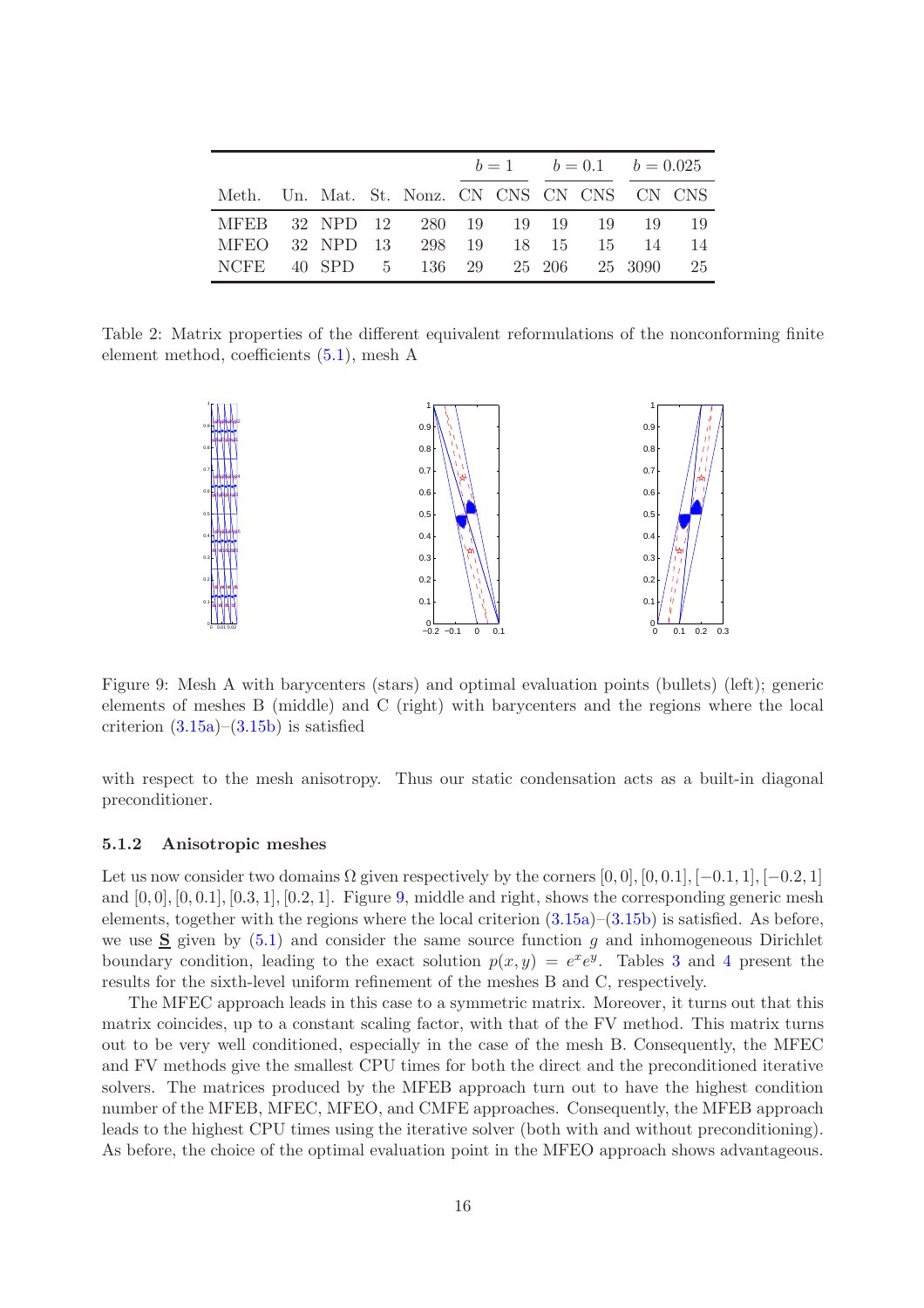|             |          |           |       |                                   | DS.        |           |                | TS.               |                 | <b>PIS</b> |                       |      |  |
|-------------|----------|-----------|-------|-----------------------------------|------------|-----------|----------------|-------------------|-----------------|------------|-----------------------|------|--|
| Meth.       |          |           |       | Un. Mat. St. Nonz. CN CNS CPU CPU |            |           |                |                   |                 |            | Iter. CPU Prec. Iter. |      |  |
| <b>MFEB</b> |          | 8192 NNS  |       | 13 104458                         |            |           | 6214 6214 0.13 | 3.04 422.0        |                 | 0.68       | 0.09                  | 28.0 |  |
| <b>MFEC</b> | 8192 SID |           | 4     | 32512                             | 794        | 808       | 0.05           |                   | 2.57 760.5      | 0.16       | 0.03                  | 8.0  |  |
| <b>MFEO</b> |          | 8192 NPD  | -13-  | 99280                             |            | 4206 3808 | 0.09           |                   | 2.14 289.0      | 0.40       | 0.17                  | 10.0 |  |
| <b>CMFE</b> |          | 8192 NPD  |       | 13 104458                         |            | 3469 2675 | 0.13           |                   | 1.88 256.5 0.30 |            | -0.06                 | 11.5 |  |
| FV.         | 8192 SID |           | 4     | 32512                             | 794        | 808       | 0.05           |                   | 2.54 754.5 0.16 |            | 0.04                  | 8.0  |  |
| <b>NCFE</b> |          | 12160 SPD | $5 -$ | 60292                             | 10164 7113 |           |                | $0.08$ 2.08 728.0 |                 | 0.34       | 0.19                  | 13.0 |  |

Table 3: Matrix properties and computational cost of the different equivalent formulations of the nonconforming finite element method, coefficients [\(5.1\)](#page-14-2), mesh B

<span id="page-16-0"></span>

|             |           |          |                |                                                         |      | DS | - IS        |                   | <b>PIS</b> |      |       |  |
|-------------|-----------|----------|----------------|---------------------------------------------------------|------|----|-------------|-------------------|------------|------|-------|--|
| Meth.       |           |          |                | Un. Mat. St. Nonz. CN CNS CPU CPU Iter. CPU Prec. Iter. |      |    |             |                   |            |      |       |  |
| <b>MFEB</b> |           | 8192 NNS |                | 13 104458 5526 5193 0.14 2.84 380.5 0.69 0.10           |      |    |             |                   |            |      | 28.5  |  |
| <b>MFEC</b> | 8192 SID  |          |                | 4 32512 1584 1589 0.05 2.29 651.5 0.16 0.05             |      |    |             |                   |            |      | - 6.5 |  |
| MFEO.       |           | 8192 NPD |                | 13 104458 3597 3591 0.13 2.37 318.0 0.45 0.13           |      |    |             |                   |            |      | 13.0  |  |
| CMFE.       |           | 8192 NPD |                | 13 104332 4426 2534 0.13 2.26 300.5 0.34 0.07           |      |    |             |                   |            |      | 12.5  |  |
| FV.         | 8192 SID  |          | $\overline{4}$ | 32512 1584 1589                                         |      |    | $0.05$ 2.07 | 607.0             | 0.17       | 0.04 | 8.5   |  |
| <b>NCFE</b> | 12160 SPD |          | $5 -$          | 60292 9768                                              | 6637 |    |             | $0.08$ 1.97 710.0 | 0.30       | 0.14 | 14.0  |  |

<span id="page-16-1"></span>Table 4: Matrix properties and computational cost of the different equivalent formulations of the nonconforming finite element method, coefficients [\(5.1\)](#page-14-2), mesh C

In fact, the iterative solver can be even faster than that for the MFEC and FV approaches. Interestingly enough, the MFEB approach does not lead, as the only one, to positive definite matrices; also in this respect, the MFEO brings an improvement over MFEB. Finally, the MFEO approach can also lead to a decrease of the number of nonzero entries, see Table [3,](#page-16-0) whence also the direct solver performance in this case is improved. NCFE leads here to the worst-conditioned matrices, although the gap to the other methods is not very important. This definitely influences the CPU times of the iterative solvers. Altogether, speed-ups up to a factor of 2 can be achieved by the equivalent reformulations of the original NCFE method.

#### <span id="page-16-3"></span>5.1.3 Inhomogeneous diffusion tensor

We consider here the problem  $(3.1a)$ – $(3.1b)$  on the domain  $\Omega = (-1, 1) \times (-1, 1)$ , divided into four subdomains  $\Omega_i$  corresponding to the axis quadrants (in the counterclockwise direction). The focus is on an inhomogeneous diffusion tensor given by

<span id="page-16-2"></span>
$$
\underline{\mathbf{S}}|\Omega_i = s\mathbb{I}, i \in 1,3, \quad \underline{\mathbf{S}}|\Omega_i = \mathbb{I}, i \in 2,4. \tag{5.2}
$$

Inhomogeneous Dirichlet boundary conditions are imposed so that the weak solution has a singularity at the origin. We refer to [\[11\]](#page-25-13) for more details. We test the different methods on the fourth level of uniform refinement of the mesh D of the left part of Figure [10.](#page-17-1) We report the results for two cases,  $s = 100$  in Table [5](#page-17-2) and  $s = 10000$  in Table [6.](#page-18-1)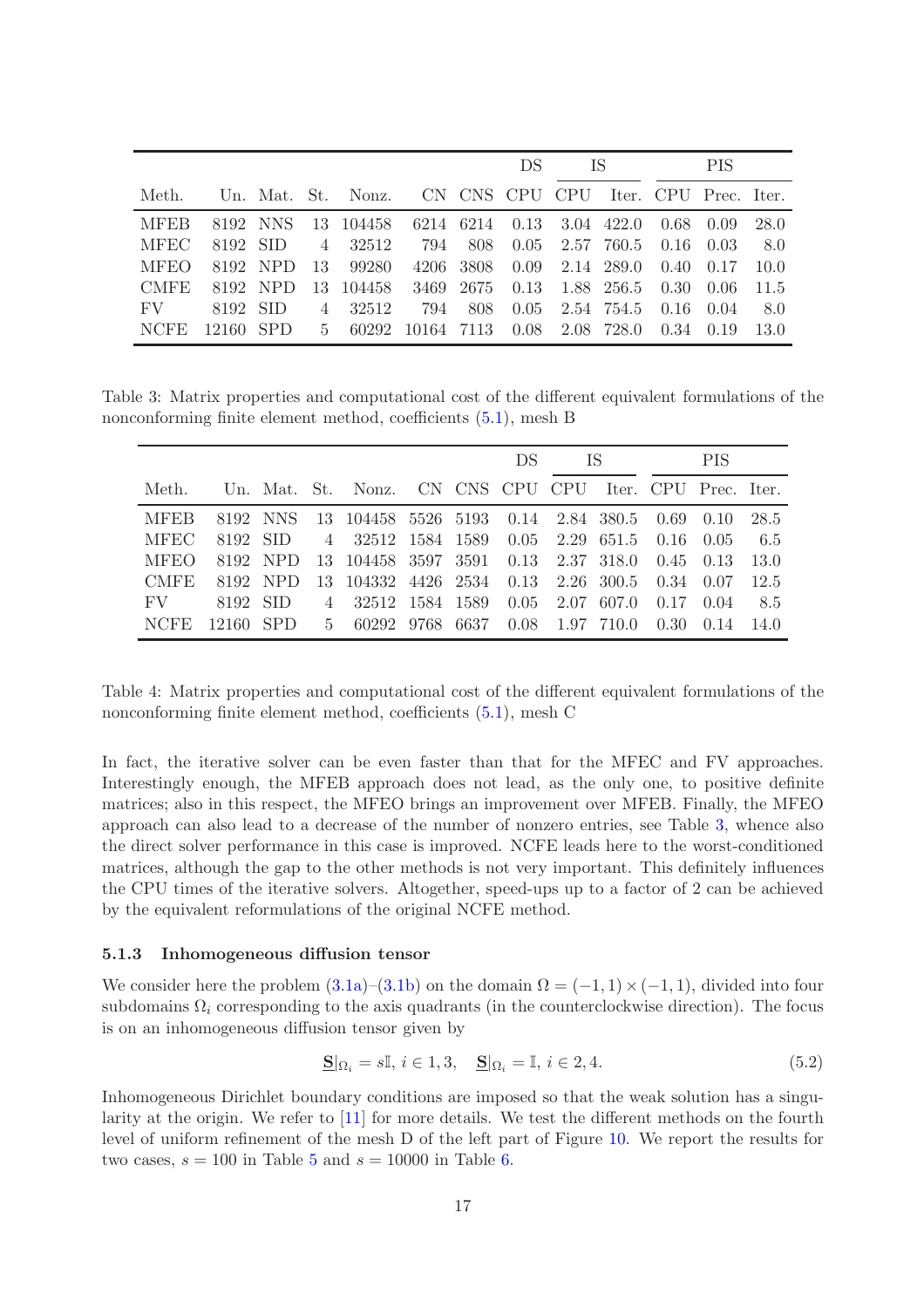

Figure 10: Mesh D (left) and mesh E (right) with barycenters (pentagrams) and optimal evaluation points (circles)

<span id="page-17-1"></span>

|                |           |  |                                                         | DS - |  |  |  | - IS            | <b>PIS</b> |      |      |  |
|----------------|-----------|--|---------------------------------------------------------|------|--|--|--|-----------------|------------|------|------|--|
| Meth.          |           |  | Un. Mat. St. Nonz. CN CNS CPU CPU Iter. CPU Prec. Iter. |      |  |  |  |                 |            |      |      |  |
|                |           |  | MFEB 28672 NNS 15 363141 21128 21036 0.69 13.18         |      |  |  |  | 407.5 1.90 0.50 |            |      | 14.0 |  |
|                |           |  | MFEC 28672 NNS 4 114304 26202 22813 0.19 5.31           |      |  |  |  |                 | 439.5 1.12 | 0.39 | 11.5 |  |
| MFEO 28672 NNS |           |  | 15 363141 21150 20784 0.70 14.24 442.0 2.05 0.44        |      |  |  |  |                 |            |      | 15.5 |  |
| CMFE 28672 NPD |           |  | 15 363928 389347 15004 0.70 44.45 1356.5 2.00 0.47      |      |  |  |  |                 |            |      | 15.0 |  |
| $\rm FV$       | 28672 SPD |  | 4 114304 957466 17117 0.18 18.87 3167.0                 |      |  |  |  |                 | 0.97       | 0.44 | 17.0 |  |
| NCFE.          |           |  | 42816 SPD 5 213312 613276 20023 0.36 34.19 2822.0 1.89  |      |  |  |  |                 |            | 0.82 | 19.0 |  |

<span id="page-17-2"></span>Table 5: Matrix properties and computational cost of the different equivalent formulations of the nonconforming finite element method, coefficients  $(5.2)$ , mesh D,  $s = 100$ 

The most important feature is that the condition number of the MFEB, MFEC, and MFEO approaches are almost completely insensitive to the jump of the diffusion tensor, similarly to the behavior of the condition number with respect to the anisotropy observed in Section [5.1.1.](#page-14-1) Consequently, the CPU times of the iterative solvers are up to two orders of magnitude faster compared to CMFE, FV, and NCFE; the MFEC formulation, thanks to its sparsity pattern, behaves particularly well. Using the diagonal scaling, once again as in Section [5.1.1,](#page-14-1) brings the condition number of all the approaches to the same level. Consequently, preconditioned iterative methods behave similarly to the homogeneous isotropic case, which also seems to be true for the direct solver. Speed-ups over the NCFE in the range from 2 to 30 in the extreme case can be achieved.

### <span id="page-17-0"></span>5.1.4 Inhomogeneous and anisotropic diffusion tensor

We reconsider here the problem  $(3.1a)$ – $(3.1b)$  on the domain  $\Omega = (0,1) \times (0,1)$ . The focus is now on an inhomogeneous and anisotropic diffusion tensor given by

$$
\mathbf{S}_K = \begin{pmatrix} \cos(\theta_K) & -\sin(\theta_K) \\ \sin(\theta_K) & \cos(\theta_K) \end{pmatrix} \begin{pmatrix} s_K & 0 \\ 0 & \nu s_K \end{pmatrix} \begin{pmatrix} \cos(\theta_K) & \sin(\theta_K) \\ -\sin(\theta_K) & \cos(\theta_K) \end{pmatrix}
$$
 for  $K \in \mathcal{T}_h$ ,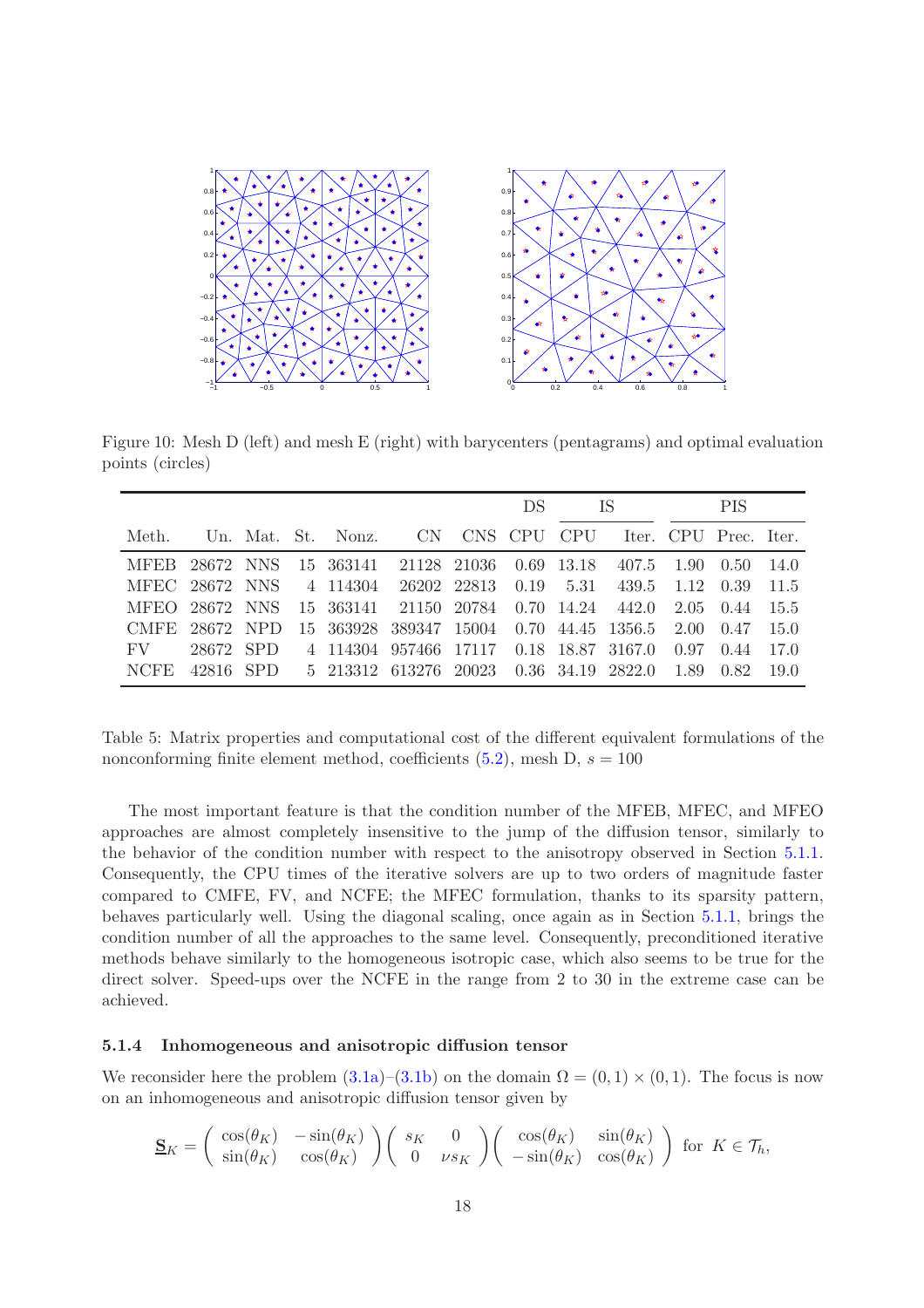|                       |           |  |                         | DS -                                                  |             |      |                | - IS-                                   | <b>PIS</b>      |                             |       |  |
|-----------------------|-----------|--|-------------------------|-------------------------------------------------------|-------------|------|----------------|-----------------------------------------|-----------------|-----------------------------|-------|--|
| Meth.                 |           |  |                         | Un. Mat. St. Nonz. CN CNS CPU CPU                     |             |      |                |                                         |                 | Iter. CPU Prec. Iter.       |       |  |
| <b>MFEB</b> 28672 NNS |           |  | 15 363141               |                                                       | 21367 21266 | 0.69 | 13.22          |                                         |                 | $407.5$ $2.01$ $1.10$ $8.0$ |       |  |
|                       |           |  | MFEC 28672 NNS 4 114304 | 26859                                                 | 23108       |      | $0.20 \t 5.21$ |                                         | 432.5 1.42 0.73 |                             | 10.0  |  |
| MFEO 28672 NNS        |           |  |                         | 15 363141 21404 21010                                 |             | 0.70 |                | $13.20 \t 405.0 \t 2.14 \t 1.14 \t 8.5$ |                 |                             |       |  |
| CMFE 28672 NPD        |           |  |                         | 15 363928 3.84e+7 15207 0.72 575.68 17544.5 2.00 0.63 |             |      |                |                                         |                 |                             | 13.0  |  |
| $\rm FV$              | 28672 SPD |  |                         | 4 114304 9.43e+7 17439 0.18 82.48 14042.0 0.90 0.36   |             |      |                |                                         |                 |                             | 17.0  |  |
| <b>NCFE</b>           | 42816 SPD |  |                         | 5 213312 6.04e+7 20326 0.36 158.13 13091.0 1.77 0.66  |             |      |                |                                         |                 |                             | -20.0 |  |

<span id="page-18-1"></span>Table 6: Matrix properties and computational cost of the different equivalent formulations of the nonconforming finite element method, coefficients  $(5.2)$ , mesh D,  $s = 10000$ 

|                |           |            |                |                    |           |         | DS      |            | -IS    |      | <b>PIS</b>            |      |
|----------------|-----------|------------|----------------|--------------------|-----------|---------|---------|------------|--------|------|-----------------------|------|
| Meth.          |           |            |                | Un. Mat. St. Nonz. | <b>CN</b> |         | CNS CPU | <b>CPU</b> |        |      | Iter. CPU Prec. Iter. |      |
| <b>MFEB</b>    | 13824 NID |            |                | 14 177652          | 78637     | 49183   | 0.26    | 8.91       | 586.5  | 1.01 | 0.56                  | 7.5  |
| MFEC 13824 NID |           |            | $\overline{4}$ | 55040              | 4439957   | 1345919 | 0.09    |            |        | 0.42 | 0.20                  | 6.0  |
| <b>MFEO</b>    | 13824 NID |            |                | 14 177652          | 65729     | 47337   | 0.27    | 8.97       | 590.5  | 1.02 | -0.64                 | 5.5  |
| CMFE.          | 13824 NID |            |                | 14 177652          | 72329     | 26573   | 0.27    | 14.04      | 923.5  | 1.01 | 0.53                  | 8.0  |
| FV             | 13824     | -SID       | 4              | 55040              | 2149267   | 520164  | 0.09    |            |        | 0.41 | 0.20                  | 5.5  |
| <b>NCFE</b>    | 20608     | <b>SPD</b> | $5 -$          | 102528             | 186537    | 56933   | 0.18    | 11.04      | 2338.0 | 1.20 | 0.65                  | 18.0 |

<span id="page-18-3"></span>Table 7: Matrix properties and computational cost of the different equivalent formulations of the nonconforming finite element method, coefficients  $(5.3)$ , mesh E

where we set

<span id="page-18-2"></span>
$$
s_K \in \{10, 5, 1, 0.5, 0.1\}, \quad \theta_K \in \left\{\frac{\pi}{5}, \frac{3\pi}{4}, \frac{\pi}{2}, \frac{3\pi}{5}, \frac{\pi}{3}\right\}, \quad \nu = 0.2. \tag{5.3}
$$

Inhomogeneous Dirichlet boundary conditions are imposed by the function  $p(x, y) = 0.1y + 0.9$ . A sink term  $q = -0.001$  is prescribed on two elements of the initial mesh. Here no analytical solution is given. We perform the calculations on the fourth-level uniform refinement of the mesh E, see the right part of Figure [10.](#page-17-1) Note that herein the optimal evaluation points differ more significantly from the barycenters than in the mesh D of Section [5.1.3.](#page-16-3) We report the results in Table [7.](#page-18-3)

The condition numbers of the MFEC and FV approaches are in this case highly increased compared to the other approaches. Preconditioned iterative solvers or the direct solver allow to overcome this difficulty, but the unpreconditioned iterative solvers do not converge in 50000 iterations. This nonconvergence is obviously also linked to the fact that the NCFE formulation is the only one giving positive definite matrices; all the other approaches lead to indefinite matrices. Still the present alternative formulations allow to solve the linear system 1.2- to 3-times faster.

### <span id="page-18-0"></span>5.2 Nonlinear parabolic problems

We now advance to the nonlinear parabolic setting of Section [4.](#page-12-0) We consider two test cases taken from  $[14]$ .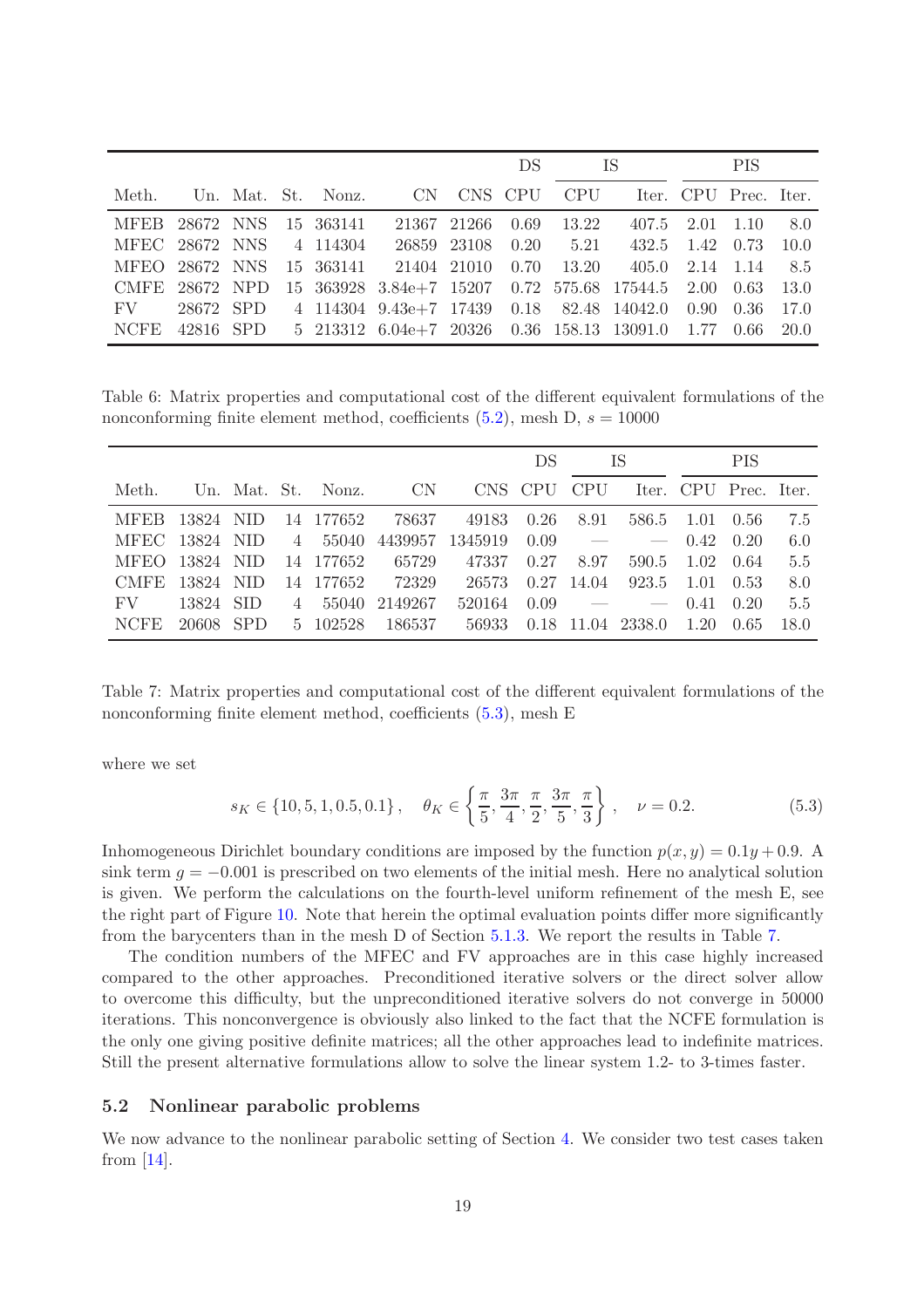![](_page_19_Figure_0.jpeg)

<span id="page-19-2"></span>Figure 11: Mesh F (left) and mesh G (right)

### 5.2.1 A reaction–diffusion problem

We first consider the nonlinear reaction–diffusion problem

<span id="page-19-0"></span>
$$
\frac{\partial (p + p^{\alpha})}{\partial t} - \nabla \cdot (\underline{\mathbf{S}} \nabla p) + 3p + \alpha p^{\alpha} = 0 \quad \text{in } \Omega \times (0, T)
$$
 (5.4)

with  $\Omega = (0, 2) \times (0, 1), T = 1, \alpha = 0.5$ , and either

<span id="page-19-1"></span>
$$
\underline{\mathbf{S}} = \begin{pmatrix} 1 & 0 \\ 0 & 1 \end{pmatrix} \text{ in } \Omega \tag{5.5}
$$

or

<span id="page-19-3"></span>
$$
\underline{\mathbf{S}} = \begin{pmatrix} 1 & 0 \\ 0 & 1 \end{pmatrix} \text{ for } x < 1, \quad \underline{\mathbf{S}} = \begin{pmatrix} 0.75 & 0.25 \\ 0.25 & 10 \end{pmatrix} \text{ for } x > 1. \tag{5.6}
$$

Dirichlet boundary and initial conditions are given by the exact solution  $p(x, y, t) = e^x e^y e^{-t} / e^3$ .

For the discretization of [\(5.4\)](#page-19-0), we employ the combined finite volume–nonconforming finite element method (FV–NCFE) of [\[7\]](#page-25-8) (recall that it represents the nonconforming finite element method with mass lumping and numerical quadrature) with Newton linearization. On each time step n and linearization step k, we obtain a linear algebraic system of the form  $(4.3)$  that we reformulate as [\(4.6\)](#page-12-6) as described in Section [4.](#page-12-0) We consider the evaluation points  $z<sub>K</sub>$  either as barycenters of the elements (MFEB) or as S-circumcenters (MFEC). The MFEC approach still leads here to a very narrow 4-point stencil.

In Tables [8](#page-20-0) and [9,](#page-20-1) we compare the properties of the system matrices  $\mathbb{Z}^{1,n,k}$  and  $\mathbb{S}^{n,k}$  and the computational costs of [\(4.3\)](#page-12-4) and [\(4.6\)](#page-12-6) for the first time step and the first Newton linearization step. Table [8](#page-20-0) does so for the coefficients [\(5.5\)](#page-19-1) and the mesh F of Figure [11,](#page-19-2) whereas Table [9](#page-20-1) for the coefficients [\(5.6\)](#page-19-3) and the mesh G of Figure [11.](#page-19-2) As in the linear elliptic cases, the MFEB and MFEC approaches give matrices with quite low condition number, which can hardly be improved by diagonal scaling for the isotropic diffusion–dispersion tensor S. The MFEC approach allows a speed-up by a factor of roughly two for the direct solver and three for the preconditioned iterative solver. The MFEB approach allows an important speed-up for the preconditioned iterative solver but not for the direct one or the unpreconditioned iterative one.

### 5.2.2 A convection–diffusion–reaction problem

We finally consider the nonlinear convection–diffusion–reaction problem

<span id="page-19-4"></span>
$$
\frac{\partial (p + p^{\alpha})}{\partial t} - \nabla \cdot (\underline{\mathbf{S}} \nabla p) + \nabla \cdot (p \mathbf{w}) + \alpha p^{\alpha} = 0 \quad \text{in } \Omega \times (0, T)
$$
 (5.7)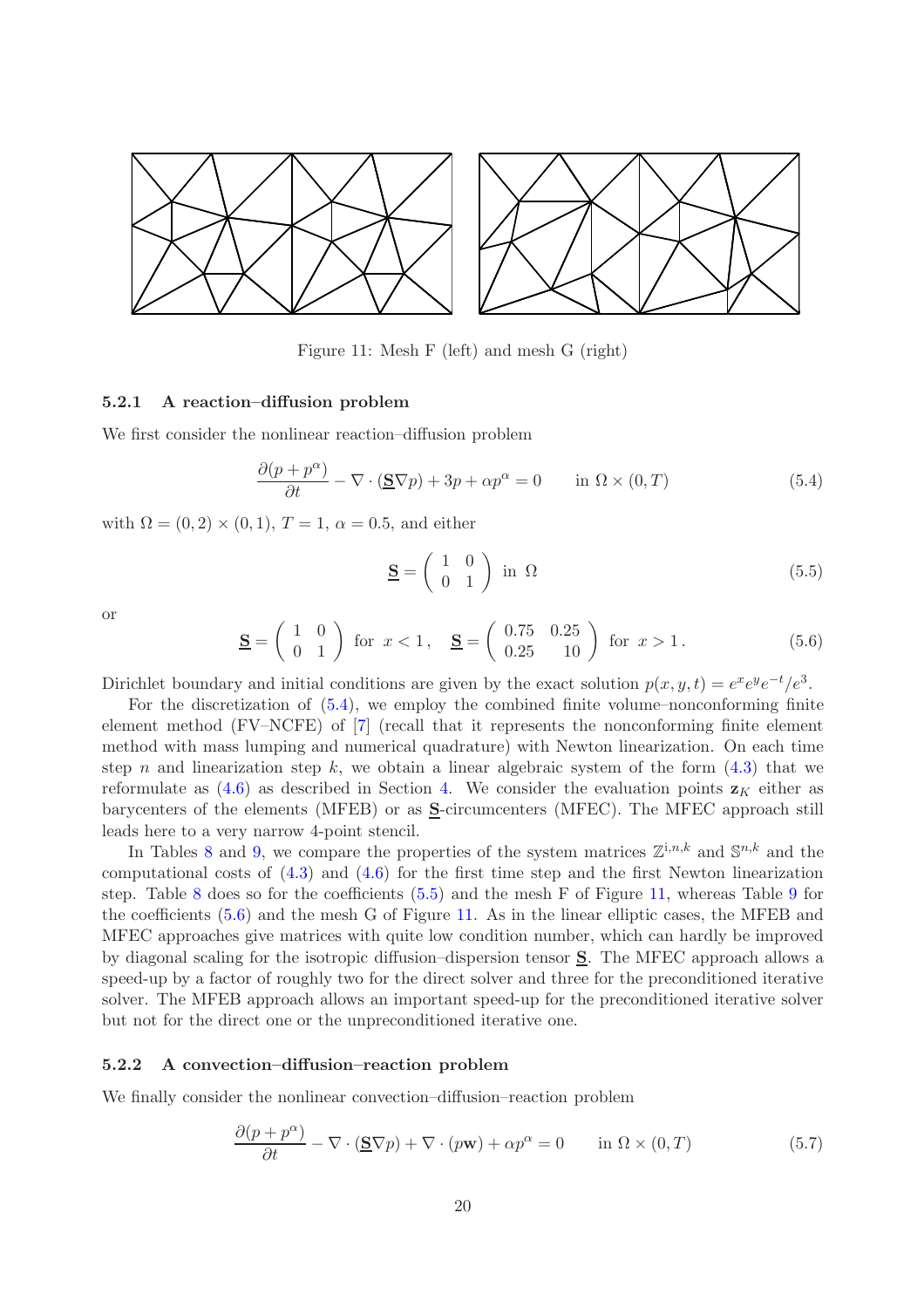|                                                                     |  |                                                              |  | <b>DS</b> | <b>IS</b> | PIS. |  |
|---------------------------------------------------------------------|--|--------------------------------------------------------------|--|-----------|-----------|------|--|
| Meth.                                                               |  | Un. Mat. St. Nonz. CN CNS CPU CPU Iter. CPU Prec. Iter.      |  |           |           |      |  |
| <b>MFEB</b>                                                         |  | 32768 NPD 14 405782 1664 1674 0.80 7.34 202.5 1.73 0.52 12.5 |  |           |           |      |  |
| <b>MFEC</b>                                                         |  | 32768 NPD 4 130688 2041 2034 0.26 3.60 227.0 0.71 0.43 3.0   |  |           |           |      |  |
| FV-NCFE 48960 SPD 5 244032 3421 2119 0.42 6.93 484.0 2.22 0.46 35.0 |  |                                                              |  |           |           |      |  |

<span id="page-20-0"></span>Table 8: Matrix properties and computational cost of the different equivalent formulations of the FV–NCFE method, reaction–diffusion problem [\(5.4\)](#page-19-0), first time and linearization steps, coefficients  $(5.5)$ , mesh F

|                                                                        |  |  |                                                                | DS | IS. | <b>PIS</b> |  |
|------------------------------------------------------------------------|--|--|----------------------------------------------------------------|----|-----|------------|--|
| Meth.                                                                  |  |  | Un. Mat. St. Nonz. CN CNS CPU CPU Iter. CPU Prec. Iter.        |    |     |            |  |
| <b>MFEB</b>                                                            |  |  | 32768 NNS 14 414304 21101 9279 0.80 26.43 726.5 2.31 1.02 10.5 |    |     |            |  |
| MFEC                                                                   |  |  | $32768$ NID $4$ 130688 110496 112764 0.26 - - - 0.95 0.57 4.0  |    |     |            |  |
| FV-NCFE 48960 SPD 5 244032 46527 9590 0.42 22.84 1686.0 3.02 1.51 22.0 |  |  |                                                                |    |     |            |  |

<span id="page-20-1"></span>Table 9: Matrix properties and computational cost of the different equivalent formulations of the FV–NCFE method, reaction–diffusion problem [\(5.4\)](#page-19-0), first time and linearization steps, coefficients [\(5.6\)](#page-19-3), mesh G

with  $\Omega = (0, 2) \times (0, 1)$ ,  $T = 1$ ,  $\alpha = 0.5$ , and either

<span id="page-20-2"></span>
$$
\underline{\mathbf{S}} = \begin{pmatrix} 1 & 0 \\ 0 & 1 \end{pmatrix} \text{ in } \Omega, \quad \mathbf{w} = (3, 0) \text{ in } \Omega \tag{5.8}
$$

or

<span id="page-20-3"></span>
$$
\underline{\mathbf{S}} = \begin{pmatrix} 1 & 0 \\ 0 & 1 \end{pmatrix} \text{ for } x < 1, \quad \underline{\mathbf{S}} = \begin{pmatrix} 8 & -7 \\ -7 & 20 \end{pmatrix} \text{ for } x > 1,
$$
  
\n
$$
\mathbf{w} = (3, 0) \text{ for } x < 1, \quad \mathbf{w} = (3, 12) \text{ for } x > 1.
$$
 (5.9)

Dirichlet boundary and initial conditions are as before given by the exact solution  $p(x, y, t)$  $e^x e^y e^{-t}/e^3$ .

For the discretization of [\(5.7\)](#page-19-4), we again employ the combined finite volume–nonconforming finite element method (FV–NCFE) of  $[7]$  (local Péclet upstream weighting is used for the stabilization of the convection term). We use Newton linearization and proceed as explained in Section [4.](#page-12-0) Only the evaluation points  $\mathbf{z}_K$  given by barycenters (MFEB) are considered; the MFEC leads here to much wider stencil (equal to that of MFEB) because of the presence of the convective term.

In Tables [10](#page-21-2) and [11,](#page-21-1) we compare the properties of the system matrices  $\mathbb{Z}^{i,n,k}$  and  $\mathbb{S}^{n,k}$  and the computational costs of [\(4.3\)](#page-12-4) and [\(4.6\)](#page-12-6) for the first time step and the first Newton linearization step. Table [10](#page-21-2) does so for the coefficients [\(5.8\)](#page-20-2) and the mesh F of Figure [11,](#page-19-2) whereas Table [11](#page-21-1) for the coefficients [\(5.9\)](#page-20-3) and the mesh G of Figure [11.](#page-19-2) Here again, the MFEB approach gives matrices with quite low condition number, which can hardly be improved by diagonal scaling. The CPU times of the direct solver are similar as in the previous cases. Concerning the iterative solvers, one notable difference is that the FV–NCFE method now leads to nonsymmetric matrices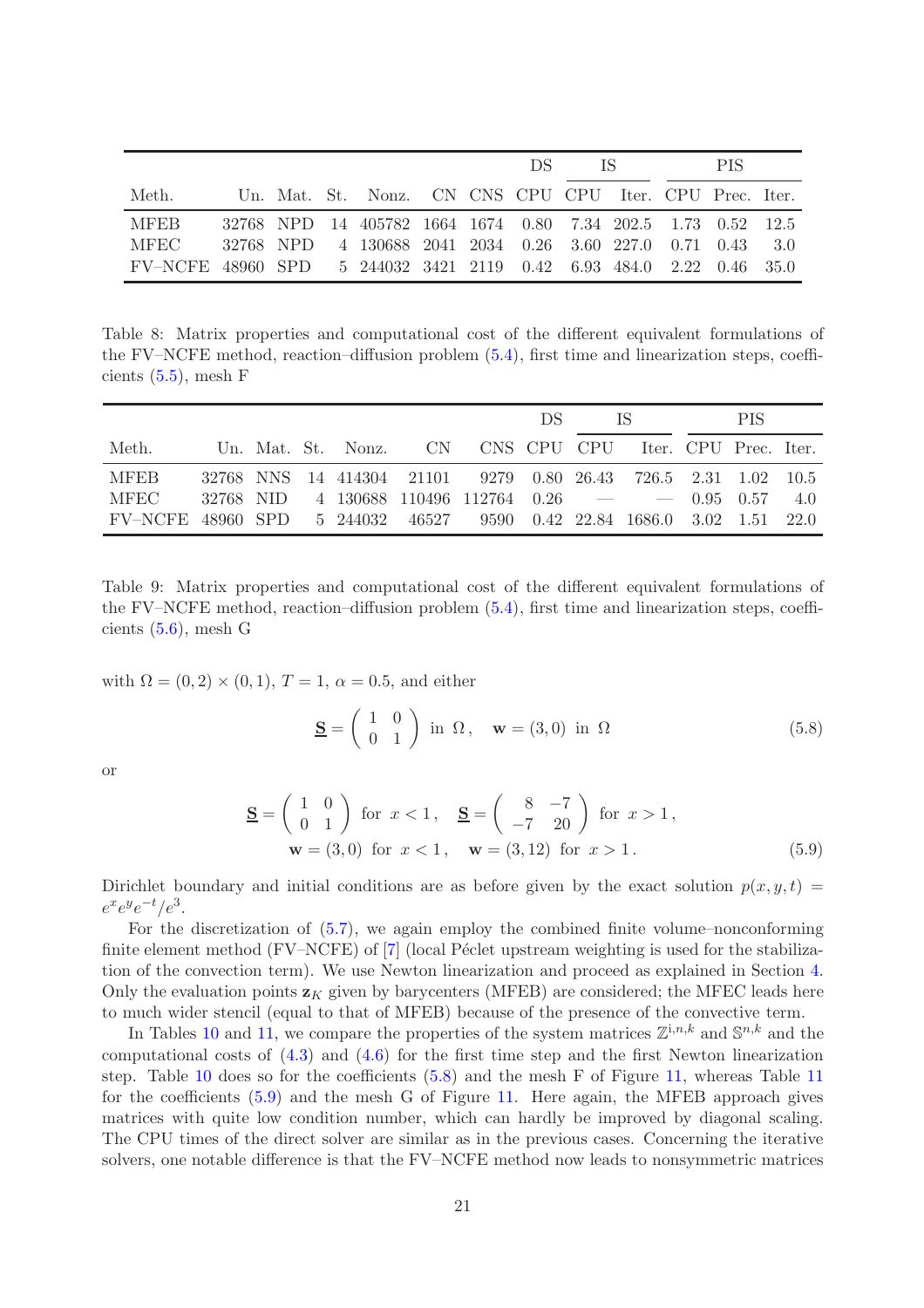|                                                                     |  |                                                             |  | DS 5 | - IS - 18 |  | PIS. |  |
|---------------------------------------------------------------------|--|-------------------------------------------------------------|--|------|-----------|--|------|--|
| Meth.                                                               |  | Un. Mat. St. Nonz. CN CNS CPU CPU Iter. CPU Prec. Iter.     |  |      |           |  |      |  |
| MFEB                                                                |  | 32768 NPD 14 422894 1697 1708 0.89 9.40 251.5 1.83 0.79 9.5 |  |      |           |  |      |  |
| FV-NCFE 48960 NPD 5 244032 3483 2158 0.44 8.74 315.0 2.84 1.50 10.0 |  |                                                             |  |      |           |  |      |  |

<span id="page-21-2"></span>Table 10: Matrix properties and computational cost of the different equivalent formulations of the FV–NCFE method, convection–diffusion–reaction problem [\(5.7\)](#page-19-4), first time and linearization steps, coefficients [\(5.8\)](#page-20-2), mesh F

|                                                                          |  |                                                                |  | DS. | TS. | <b>PIS</b> |  |
|--------------------------------------------------------------------------|--|----------------------------------------------------------------|--|-----|-----|------------|--|
| Meth.                                                                    |  | Un. Mat. St. Nonz. CN CNS CPU CPU Iter. CPU Prec. Iter.        |  |     |     |            |  |
| <b>MFEB</b>                                                              |  | 32768 NNS 14 417218 26317 20610 0.89 29.37 794.5 2.27 1.32 8.5 |  |     |     |            |  |
| FV-NCFE 48960 NPD 5 244032 104836 18160 0.44 42.42 1471.5 3.35 1.62 12.5 |  |                                                                |  |     |     |            |  |

<span id="page-21-1"></span>Table 11: Matrix properties and computational cost of the different equivalent formulations of the FV–NCFE method, convection–diffusion–reaction problem [\(5.7\)](#page-19-4), first time and linearization steps, coefficients [\(5.9\)](#page-20-3), mesh G

because of the convective term; thus the Bi-CGStab solver is used in place of the CG one. In the preconditioned case and for coefficients [\(5.9\)](#page-20-3) also in the unpreconditioned one, roughly 1.5 times faster CPU times can be achieved for the MFEB formulation with respect to the original one.

### <span id="page-21-0"></span>6 Concluding remarks

We have introduced a new local static condensation allowing to reduce the number of unknowns in algebraic problems resulting from discretization of partial differential equations. We have detailed how to apply it to the Crouzeix–Raviart nonconforming finite element method.

It appears that the matrix condition numbers of some of the equivalent reformulations of the nonconforming finite element method developed (MFEO in particular) are basically insensitive to the anisotropy of the mesh and to the inhomogeneity of the diffusion tensor. This seems to be a built-in property, whereas a similar result for the original matrix of the nonconforming finite element method can only be achieved upon employing a diagonal scaling.

Amongst the different equivalent reformulations of the nonconforming finite element method, the MFEC approach behaves particularly well in many situations and turns out to be robust in case of isotropic tensors. It is especially appealing for the use with direct solvers, since it leads to matrices with very few nonzero entries. It may, however, lead to quite badly conditioned matrices for anisotropic diffusion tensors. Then, the choice of the optimal evaluation point embedded in the MFEO approach gives quite good results. The MFEB approach is very robust throughout all the different cases tested, including anisotropic tensors.

The different equivalent reformulations of the nonconforming finite element method give a viable alternative to the classical formulation, enable to influence the final matrix properties, lead to (quite important) computational savings for only a marginally more expensive setup which may involve inversion of local linear systems, and offer a nontraditional viewpoint on the nonconforming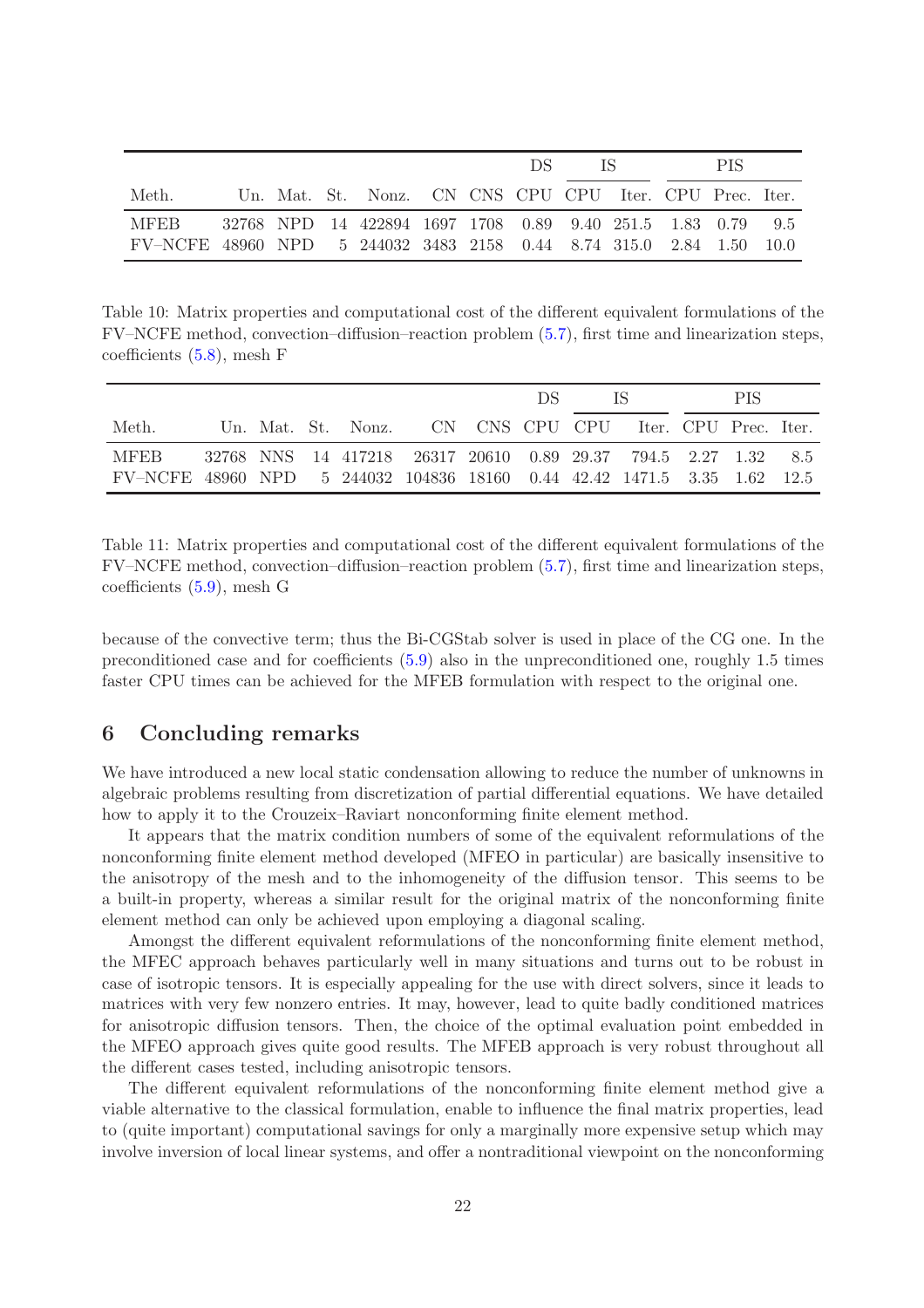<span id="page-22-0"></span>finite element method.

### A A general static condensation principle

The purpose of this Appendix is to generalize the approach of Section [2,](#page-1-0) allowing in particular further reduction of the number of unknowns and relaxing assumption [\(2.15a\)](#page-6-3). We do the presentation in an abstract framework, not (necessarily) related to the sets such as the mesh elements, faces, and vertices; as an example, this approach allows to reduce the system [\(1.1\)](#page-0-0) to one unknown per a set of elements (typically a couple of simplices forming a quadrilateral, a parallelepiped, or a general polygon/polyhedron). As such, it gives rise to a discretization scheme leading to one unknown per element on arbitrary polygonal/polyhedral meshes, see the discussion and references in [\[16\]](#page-25-5).

### A.1 Setting

Let  $\mathcal{T}_h$  be a simplicial mesh of the domain  $\Omega$  as specified in Section [2.1.](#page-2-3) Let  $\mathbb{Z}^i \in \mathbb{R}^{|\mathcal{E}_h^i| \times |\mathcal{E}_h^i|}$  be a given matrix and  $E \in \mathbb{R}^{|\mathcal{E}_h^i|}$  a given vector. In contrast to Section [2.2,](#page-3-3) we do not need to assume here anything about the emplacement of the nonzero entries of the matrix  $\mathbb{Z}^i$ , we merely suppose that [\(1.2\)](#page-1-2) is well-posed. Let  $\bar{\mathcal{T}}_h$  be a given set;  $\bar{\mathcal{T}}_h$  can be the set of mesh elements  $\mathcal{T}_h$  as in Section [2,](#page-1-0) but this is not necessary. Typically, the elements of  $\bar{\mathcal{T}}_h$  are sets of the simplices from  $\mathcal{T}_h$ . We define one new unknown  $P_K$  for each  $K \in \overline{\mathcal{T}}_h$  and let P be the corresponding algebraic vector,  $P = \{P_K\}_{K \in \overline{\mathcal{T}}_h}$ . We show how [\(1.2\)](#page-1-2) can be equivalently reduced to [\(1.3\)](#page-1-1) with  $\mathbb{S} \in \mathbb{R}^{|\overline{\mathcal{T}}_h| \times |\overline{\mathcal{T}}_h|}$ .

Let  $\mathbb{N}^i$  be a  $|\bar{\mathcal{T}}_h| \times |\mathcal{E}_h^i|$  matrix, *completely arbitrary*. Consider the following analogy of  $(1.1)$ , [\(2.1\)](#page-3-0): find  $\Lambda^i \in \mathbb{R}^{|\mathcal{E}_h^i|}$  and  $P \in \mathbb{R}^{|\mathcal{T}_h|}$  such that [\(1.2\)](#page-1-2) and

<span id="page-22-1"></span>
$$
\mathbb{N}^i \Lambda^i = P \tag{A.1}
$$

hold together. Remark that  $(1.2)$ ,  $(A.1)$  is well-posed.

### A.2 Definition of the local problems

Consider now a new set  $\bar{\mathcal{V}}_h$ ;  $\bar{\mathcal{V}}_h$  can be the set of the mesh vertices  $\mathcal{V}_h$  as in Section [2,](#page-1-0) but this is not necessary. With every  $V \in \bar{\mathcal{V}}_h$ , we associate a set of faces from  $\mathcal{E}_h^{\text{i}}$  denoted by  $\bar{\mathcal{E}}_V^{\text{int}}$  and a set of elements of  $\bar{\mathcal{T}}_h$  denoted by  $\bar{\mathcal{T}}_V$ . Again, these sets can be the same as  $\mathcal{E}_V^{\text{int}}$  and  $\mathcal{T}_V$  in Section [2.1,](#page-2-3) see Figures [1](#page-2-0)[–3,](#page-2-1) but this is not required. We only suppose that every  $K \in \overline{\mathcal{T}}_h$  belongs to at least one set  $\bar{\mathcal{T}}_V$  and that every  $\sigma \in \mathcal{E}_h^i$  belongs to at least one set  $\bar{\mathcal{E}}_V^{\text{int}}$ .

Let  $V \in \bar{\mathcal{V}}_h$ . We now consider the lines from  $(1.2)$  associated with the faces from  $\bar{\mathcal{E}}_V^{\text{int}}$  and the lines from  $(A.1)$  associated with the elements from  $\bar{\mathcal{T}}_V$ . This gives rise to the following *local linear system*, an analogy of  $(2.2)$ :

<span id="page-22-2"></span>
$$
\left(\begin{array}{c}\mathbb{Z}_V\\ \mathbb{N}_V\end{array}\right)\Lambda_V=\left(\begin{array}{c}E_V\\ P_V\end{array}\right).
$$
\n(A.2)

Denote by  $\bar{\mathcal{E}}_V$  the faces of  $\mathcal{E}_h^i$  corresponding to the unknowns  $\Lambda_V$ . In order to proceed further, we need to assume at this point that  $|\bar{\mathcal{E}}_V| = |\bar{\mathcal{E}}_V^{\text{int}}| + |\bar{\mathcal{T}}_V|$ , so that the system matrix of  $(A.2)$  is square; we also suppose that it is nonsingular. Then  $(A.2)$  enables to *express locally* the unknowns  $\Lambda_V$  from  $P_V$ , considered as parameters. In contrast to  $(2.4)$ ,  $(A.2)$  is of bigger size, which eventually will lead to a wider stencil of the final matrix S. On the other hand, we do not need here to elaborate the block structure [\(2.3\)](#page-3-2) and ensure that the matrices  $\mathbb{N}_V^{\text{ext}}$  in (2.3) are square and diagonal.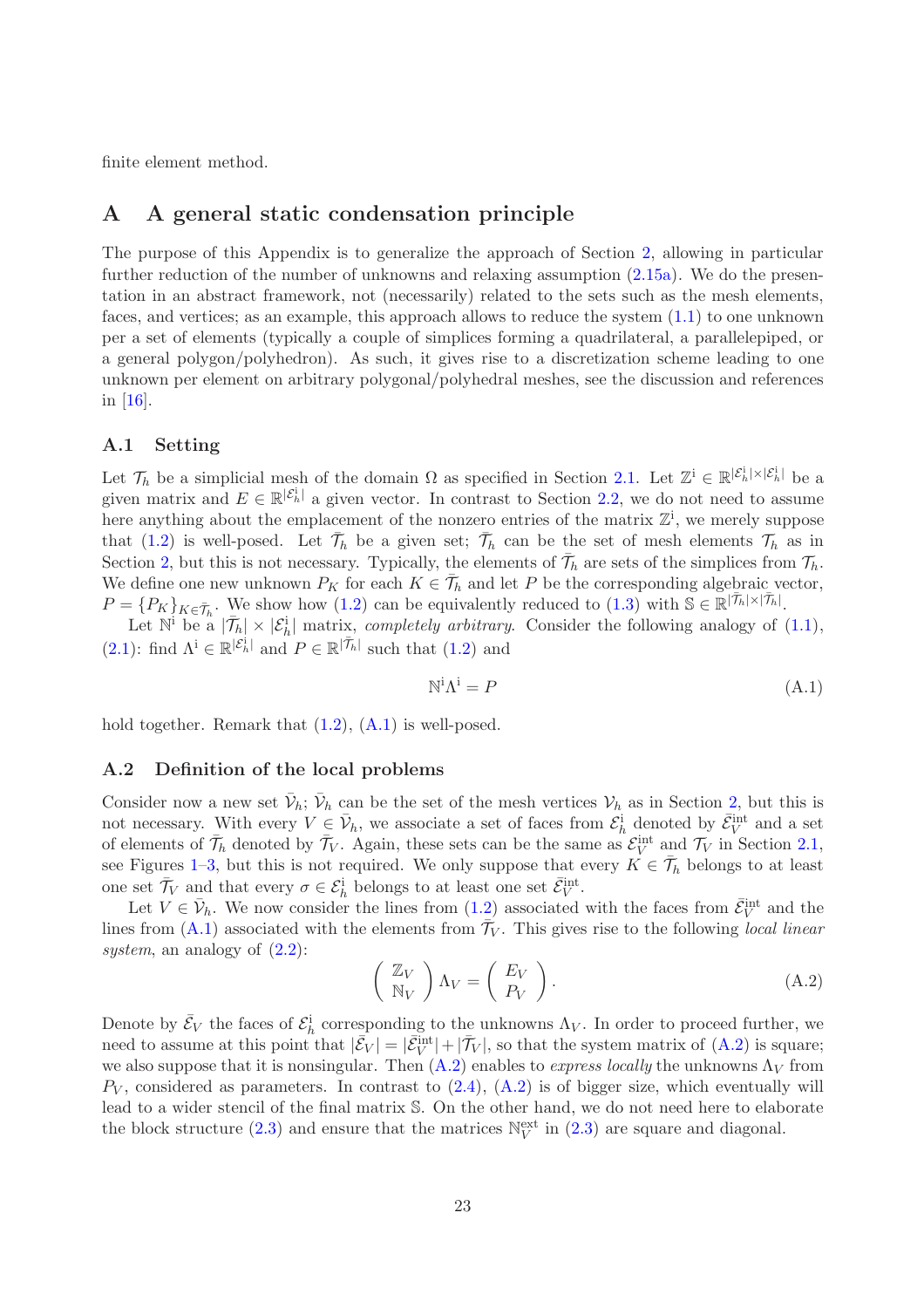### A.3 The reduced system

We now proceed similarly to Section [2.6.](#page-5-6) Keep the developments and notation  $(2.7)$ – $(2.9)$ , where we merely replace  $\mathcal{E}_V^{\text{int}}$  by  $\bar{\mathcal{E}}_V$ . As for the matrix mapping  $\Upsilon_V$ , change it into  $\Upsilon_V$ :  $\mathbb{R}^{|\tilde{\mathcal{E}}_V| \times (|\tilde{\mathcal{E}}_V^{\text{int}}| + |\bar{\mathcal{T}}_V|)} \to$  $\mathbb{R}^{|\mathcal{E}_h^i| \times (|\mathcal{E}_h^i| + |\bar{\mathcal{T}}_h|)}$ , extending a local matrix  $\mathbb{M}_V$  to a full-size one by zeros by

$$
[\Upsilon_V(\mathbb{M}_V)]_{\sigma,\gamma K} := \left\{ \begin{array}{cc} (\mathbb{M}_V)_{\sigma,\gamma K} & \text{if } \sigma \in \bar{\mathcal{E}}_V \text{ and } \gamma K \in \bar{\mathcal{E}}_V^{\text{int}} \cup \bar{\mathcal{T}}_V \\ 0 & \text{if } \sigma \notin \bar{\mathcal{E}}_V \text{ or } \gamma K \notin \bar{\mathcal{E}}_V^{\text{int}} \cup \bar{\mathcal{T}}_V \end{array} \right. .
$$

Inverting the system matrix in  $(A.2)$ , introducing the weights matrices  $\mathbb{W}_V$ , summing over all  $V \in \bar{\mathcal{V}}_h$ , setting

$$
\mathbb{M}^{\text{inv}} := \sum_{V \in \bar{\mathcal{V}}_h} \Upsilon_V \left( \mathbb{W}_V \left( \begin{array}{c} \mathbb{Z}_V \\ \mathbb{N}_V \end{array} \right)^{-1} \right), \tag{A.3}
$$

and using the analogy of  $(2.9)$ , we obtain

<span id="page-23-0"></span>
$$
\Lambda^{\mathbf{i}} = \mathbb{M}^{\text{inv}} \left( \begin{array}{c} E \\ P \end{array} \right). \tag{A.4}
$$

Using the block form of  $M^{\text{inv}}$ ,  $M^{\text{inv}} = (M^{\text{inv}}_E, M^{\text{inv}}_P)$ , and plugging  $(A.4)$  into  $(A.1)$ , we arrive at

<span id="page-23-1"></span>
$$
(\mathbb{N}^{\mathbf{i}}\mathbb{M}_P^{\mathbf{i}\mathbf{w}} - \mathbb{I})P = -\mathbb{N}^{\mathbf{i}}\mathbb{M}_E^{\mathbf{i}\mathbf{w}}E,\tag{A.5}
$$

i.e., at a system of the form  $(1.3)$  with  $\mathbb{S} := \mathbb{N}^{\mathbb{N}} \mathbb{M}_P^{\mathbb{N}^{\vee}} - \mathbb{I}$  and  $H := -\mathbb{N}^{\mathbb{N}} \mathbb{M}_E^{\mathbb{N}^{\vee}} E$ . Once we solve  $(A.5)$ for P, we can obtain  $\Lambda^i$  locally from  $(A.2)$  or from  $(A.4)$ .

#### A.4 Equivalence of the reduced system with the original one

As in Section [2.7,](#page-5-7) we show here that, under a weakening of Assumption [2.2,](#page-6-0) [\(A.5\)](#page-23-1) is well-posed and equivalent to [\(1.2\)](#page-1-2).

Let  $\sigma \in \mathcal{E}_h^i$  be fixed and denote by  $\bar{\mathcal{E}}_{\sigma}$  the set of all faces  $\gamma \in \mathcal{E}_h^i$  appearing in the various  $\bar{\mathcal{E}}_V$ ,  $\bar{\mathcal{E}}_{\sigma} := \cup_{V; \sigma \in \bar{\mathcal{E}}_V} \bar{\mathcal{E}}_V$ . Denote also by  $\bar{\mathcal{T}}_{\sigma}$  the set of all elements  $K \in \bar{\mathcal{T}}_h$  appearing in the corresponding  $\bar{\mathcal{T}}_V$ ,  $\bar{\mathcal{T}}_{\sigma} := \cup_{V; \sigma \in \bar{\mathcal{E}}_V} \bar{\mathcal{T}}_{V}$ . Similarly to  $(A.2)$ , for a fixed  $\sigma \in \mathcal{E}_h^i$ , consider the lines from  $(1.2)$  associated with the faces from  $\bar{\mathcal{E}}_{\sigma}$  and the lines from  $(A.1)$  associated with the elements from  $\bar{\mathcal{T}}_{\sigma}$ , giving

<span id="page-23-2"></span>
$$
\left(\begin{array}{c}\mathbb{Z}_{\Sigma}\\ \mathbb{N}_{\Sigma}\end{array}\right)\Lambda_{\Sigma}=\left(\begin{array}{c}E_{\Sigma}\\ P_{\Sigma}\end{array}\right)
$$
\n(A.6)

with obvious notation. Remark that [\(A.6\)](#page-23-2) is similar to [\(2.14\)](#page-5-4) but is bigger (as the sets  $\bar{\mathcal{E}}_{\sigma}$  and  $\bar{\mathcal{T}}_{\sigma}$ are bigger here). Remark also that  $(A.2)$  form subsystems of  $(A.6)$ .

<span id="page-23-3"></span>**Assumption A.1** (Properties of the mesh  $\mathcal{T}_h$ , the matrix  $\mathbb{Z}^i$ , the matrix  $\mathbb{N}^i$ , and of the sets  $\bar{\mathcal{E}}_V^{\text{int}}$ ,  $\bar{\mathcal{E}}_V$ , and  $\bar{\mathcal{T}}_V$ ). *The mesh*  $\mathcal{T}_h$ , the matrix  $\mathbb{Z}^i$ , the matrix  $\mathbb{N}^i$ , and the sets  $\bar{\mathcal{E}}_V^{int}$ ,  $\bar{\mathcal{E}}_V$ , and  $\bar{\mathcal{T}}_V$  in  $(A.2)$ and the sets  $\bar{\mathcal{E}}_{\sigma}$  and  $\bar{\mathcal{T}}_{\sigma}$  in [\(A.6\)](#page-23-2) are such that:

<span id="page-23-4"></span>every 
$$
K \in \overline{\mathcal{T}}_h
$$
 belongs to at least one set  $\overline{\mathcal{T}}_V$ ; (A.7a)

<span id="page-23-5"></span>every 
$$
\sigma \in \mathcal{E}_h^i
$$
 belongs to at least one set  $\bar{\mathcal{E}}_V^{\text{int}}$ ; (A.7b)

$$
\begin{pmatrix} \mathbb{Z}_V \\ \mathbb{N}_V \end{pmatrix}
$$
 is square and nonsingular  $\forall V \in \bar{\mathcal{V}}_h;$  (A.7c)

 $\angle$  Z<sub>Σ</sub>  $\mathbb{N}_{\Sigma}$ *has at least as much rows as columns and a full row rank*  $\forall \sigma \in \mathcal{E}_h^{\text{i}}$  $(A.7d)$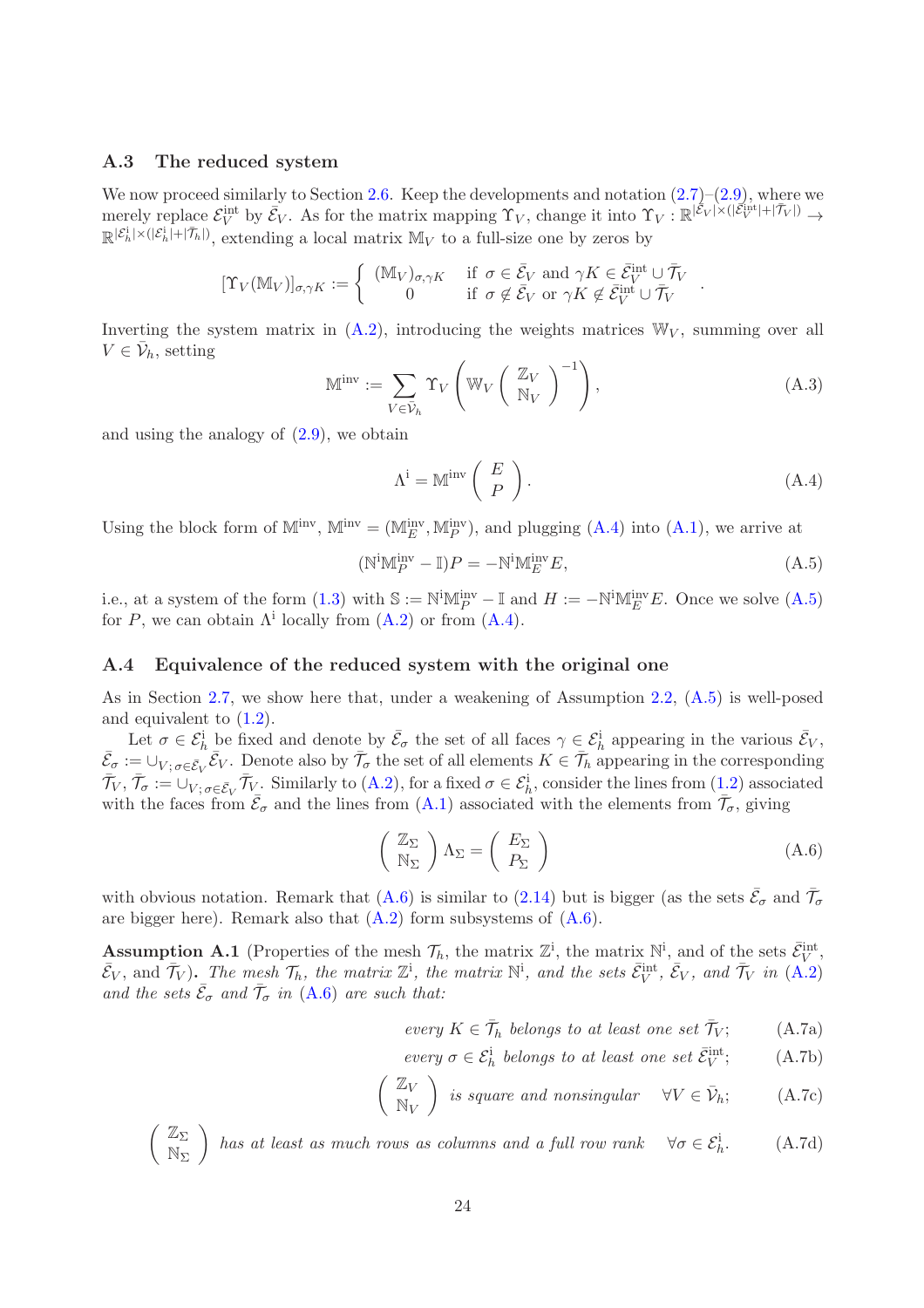The following three results are equivalents of Theorems [2.3,](#page-6-6) [2.5](#page-7-4) and of Corollary [2.4.](#page-7-6) They can be proven analogously as in Section [2.7.](#page-5-7)

Theorem A.2 (Equivalence of [\(1.2\)](#page-1-2), [\(A.1\)](#page-22-1) and of [\(A.5\)](#page-23-1), [\(A.4\)](#page-23-0)). *Let Assumption [A.1](#page-23-3) hold. Let*  $(\Lambda^i, P)$  *be the solution of* [\(1.2\)](#page-1-2), [\(A.1\)](#page-22-1). Then P *is also a solution of* [\(A.5\)](#page-23-1) *and*  $\Lambda^i$  *the solution of* [\(A.4\)](#page-23-0)*. Conversely, let* P *be a solution of* [\(A.5\)](#page-23-1) *and let* Λ i *be given by* [\(A.4\)](#page-23-0)*. Then the couple*  $(\Lambda^i, P)$  *is the solution of*  $(1.2)$ ,  $(A.1)$ *.* 

Corollary A.3 (Well-posedness of [\(A.5\)](#page-23-1)). *Let Assumption [A.1](#page-23-3) hold. Then there exists one and only one solution* P *to* [\(A.5\)](#page-23-1)*.*

<span id="page-24-5"></span>**Theorem A.4** (Stencil of the system matrix of  $(A.5)$ ). Let Assumption [A.1](#page-23-3) hold. Let  $K \in \overline{\mathcal{T}}_h$ . *Consider the line of*  $\mathbb{N}^i$  *associated with* K *and denote by*  $\bar{\mathcal{E}}_K$  *the faces*  $\sigma \in \mathcal{E}_h^i$  *corresponding to nonzero entries on this line of*  $\mathbb{N}^i$ . *Then, on a row of the system matrix*  $\mathbb{S} = \mathbb{N}^i \mathbb{M}_P^{\text{inv}} - \mathbb{I}$  *of*  $(A.5)$ *associated with this* K*, only possible nonzero entries are on columns associated with elements of*  $\bar{\mathcal{T}}_h$  from the set  $\cup_{\sigma \in \bar{\mathcal{E}}_K} \cup_{V; \sigma \in \bar{\mathcal{E}}_V} \bar{\mathcal{T}}_V$ . Thus, in particular, when  $\mathbb{Z}^i$  and  $\mathbb{N}^i$  are sparse, then S is also *sparse.*

We conclude by the two following remarks:

Remark A.5 (Approaches of Section [2](#page-1-0) and of Appendix [A\)](#page-22-0). *Comparing Theorem [2.5](#page-7-4) with Theorem [A.4,](#page-24-5) we see that the disadvantage of the approach of Appendix [A](#page-22-0) is that the system matrix* S *has, a priori, a much wider stencil than that of Section [2.](#page-1-0) Note, however, that the approach of Appendix [A](#page-22-0) is much more general and that the indicated stencils may further reduce in particular circumstances, cf. Remark [3.5.](#page-11-4)*

**Remark A.6** (Further generalization of Assumption [A.1\)](#page-23-3). It appears that the matrix  $\begin{pmatrix} \mathbb{Z}_V \\ \mathbb{N} \end{pmatrix}$  $\dot{\mathbb{N}}_V$  $\overline{ }$ *in* [\(A.7c\)](#page-23-4) *needs not to be square and nonsingular. When* [\(A.7d\)](#page-23-5) *holds true, there is still a way to*

*equivalently reduce* [\(1.2\)](#page-1-2) *to* [\(1.3\)](#page-1-1)*. Such an approach is studied in [\[17\]](#page-25-9).*

### <span id="page-24-4"></span>References

- [1] Aavatsmark, I., Barkve, T., Bøe, Ø., and Mannseth, T. Discretization on unstructured grids for inhomogeneous, anisotropic media. I. Derivation of the methods. *SIAM J. Sci. Comput. 19*, 5 (1998), 1700–1716.
- <span id="page-24-3"></span>[2] Arbogast, T., and Chen, Z. On the implementation of mixed methods as nonconforming methods for second-order elliptic problems. *Math. Comp. 64*, 211 (1995), 943–972.
- <span id="page-24-0"></span>[3] Arnold, D. N., and Brezzi, F. Mixed and nonconforming finite element methods: implementation, postprocessing and error estimates. *RAIRO Modél. Math. Anal. Numér. 19*, 1 (1985), 7–32.
- <span id="page-24-1"></span>[4] CHAVENT, G., YOUNES, A., AND ACKERER, P. On the finite volume reformulation of the mixed finite element method for elliptic and parabolic PDE on triangles. *Comput. Methods Appl. Mech. Engrg. 192*, 5-6 (2003), 655–682.
- <span id="page-24-2"></span>[5] Ciarlet, P. G. *The Finite Element Method for Elliptic Problems*, vol. 4 of *Studies in Mathematics and its Applications*. North-Holland, Amsterdam, 1978.